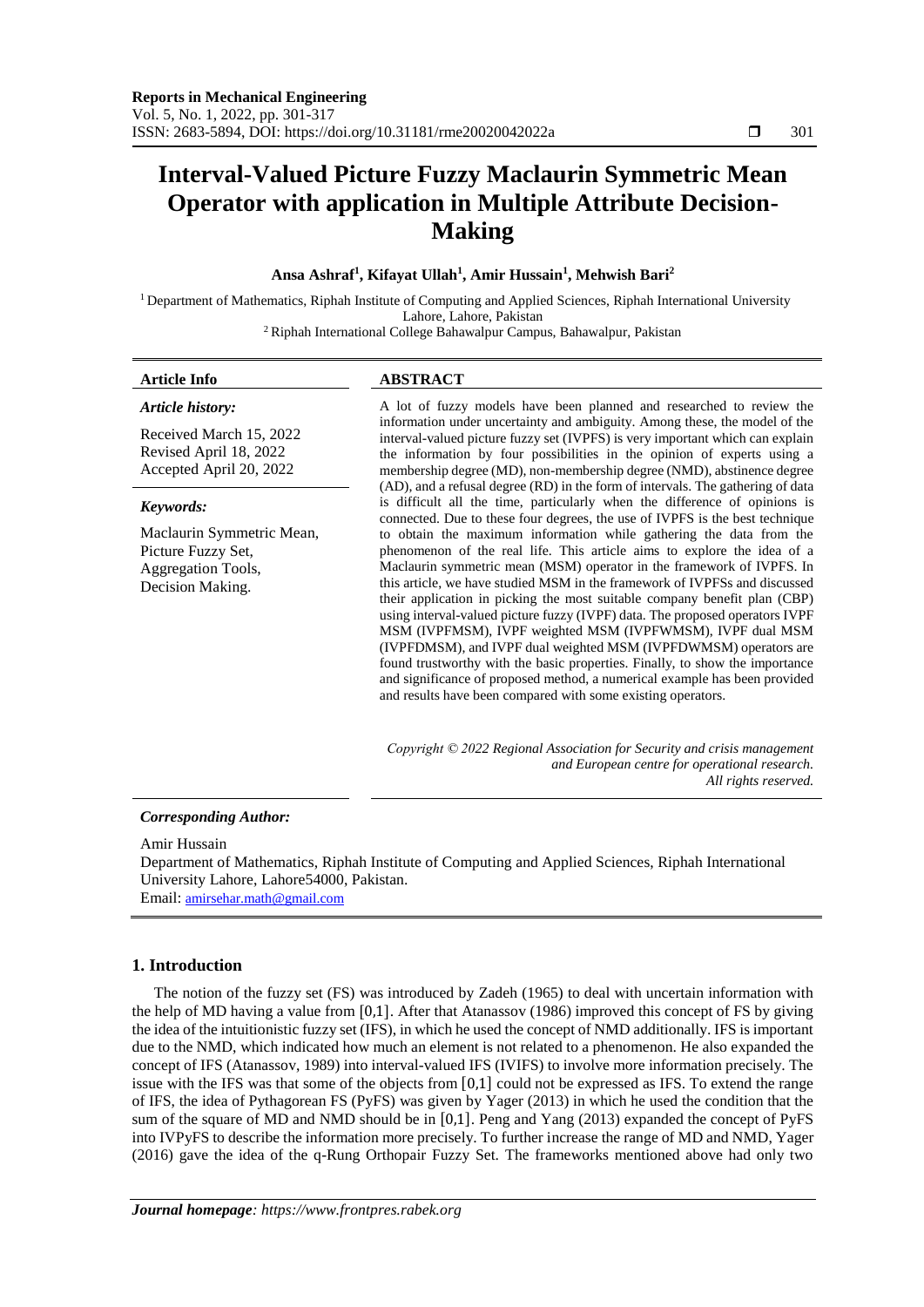degrees MD and NMD to describe the real-life phenomenon. Cuong et al. (2013) gave the idea of PFS with the addition of an abstinence degree (AD). A PFS is a more important framework due to the involvement of AD which increased the range of accuracy of obtained information from real-life situations. To involve more information some interesting literature can be found in (Ghaznavi et al., 2016) parametric equations and (Jafari et al., 2021) differential equations.

Aggregation operators (AOs) have always been useful tools for gathering information due to which they are very applicable in all fields of sciences such as (Biswas et al., 2021; Wang et al., 2018; Milosevic et al., 2021; Pamucar and Savin, 2020; Pamucar and Dimitrijevic, 2021; Hussain et al., 2022) proposed some families of AOs and applied them into the decision-making problems. These AOs are very important due to their applications in distinct domains like decision making, the measure of the continuous domain (kouloumpis, 2008), the temperature control system of the thermoforming machine (Singhala, 2014), and medical diagnosis. (Adlasing and Mehmood et al., 2021) also developed AOs and applied them to the decision-making problems. (Ali et al., 2021) developed AOs and applied them to decision-making problems. Garg (2017) developed some AOs for the framework of PFS and applied them to decision-making. Looking at the priorities in the initial information, important AOs developed by Yu and Xu (2013), Liu et al., (2020) and Mehmood et al., (2021) have been used in FS theory and have vast application. Many authors have been working on the aggregation operators for PFS during the last decades.

Many AOs have been developed such as arithmetic mean operator, geometric mean operator, Bonferroni mean operator, Heronian mean operator, etc. (Coung et al., 2013) discovered the concept of PFS and designed AOs on it and applied it to decision-making problems. Manemaran and Nagarajan (2006) have generated the concept of the Temporal N Picture fuzzy soft domain. Wang and Zhou (2011) have developed the concept of geometric AOs and their applications in multiple attribute decision-making. Many prioritizations among the input information have been analyzed in many fuzzy frameworks, such as Dombi (1982) arguments. Due to this, some important operators are being introduced such as Heronian mean (HM) operators (Lin et al., 2022) Hammy mean operators (Garg et al., 2021), and arithmetic mean operators (Wei et al., 2010).

Maclaurin symmetric mean (MSM) (Maclaurin, 2013) operators are very important among the methods of aggregation. Unlike the traditional AOs, MSM AOs relate more than two input arguments. So, MSM operators are more significant and elastic. Qin et al. (2015) developed the idea of intuitionistic fuzzy MSM operators (IFMSM) and more worked by Liu et al. (2020) for multi-attribute decision making (MADM) on IFMSM operators. Wei et al. (2019) and Pang et al. (2011) worked on Pythagorean fuzzy MSM (PyFMSM) operators and their applications in decision making. Wei et al. (2019) and Liu et al. (2018) introduced the concept of qrung orthopair fuzzy MSM (qROFMSM) and applied it in decision making. Qin et al. (2015) developed the concept of MSM operators in a hesitant fuzzy set. Ullah (2021) developed the idea of MSM operators for PFS and used them in decision-making. In this research, we have worked on the IVPFMSM operator, which increased the accuracy of PFS due to the MSM operator. It is the most important and widely operator due to the use of AD and RD.

A IVPFS can express an uncertain situation by using MD, NMD, AD, and RD and they are significant in MADM, pattern recognition, clustering, and medical diagnosis. As we discussed above that traditionally AOs gave the information about the weight vector and cannot relates more than two input information that creating a loss in information under the uncertain situation. The advantage of MSM operators is to correlate the input arguments in the aggregation process under uncertain conditions. So, MSM operators are more important and elastic than traditionally operators such as arithmetic mean operators, geometric mean operators, Dombi t-norm and t-conorm operators, Hamacher t-norm and t-conorm operators, etc. In IVPFS, we used four possible aspects MD, NMD, AD, and RD under the uncertain situation that reduced the loss of information in the decisionmaking approach. We are motivated to improve the results due to the facts mentioned above. In this research, we aim to develop the concept of MSM operators on IVPFSs. IVPFMSM operators can aggregate more than two input differences of opinion in information science eventually. IVPFMSM gave us more significant and elastic information and eliminate bereavement. The summary of this paper is given below:

- 1. First, we developed some operations of IVPFS to define the IVPFMSM operator and then explain some basic properties of the IVPFMSM operator (Idempotency, Boundedness, monotonicity).
- 2. After that, we use the process of multi attributes decision making (MADM) to show the importance of the IVPFMSM operator. We also discuss an example (Company Benefit Plan) mathematically using the MADM process.
- 3. In the end, we explain the uniqueness of the proposed operator (IVPFMSM) and took a comparative analysis of it with other developed operators. We show that the IVPFMSM operator is more effective than other operators.

In this article, we recall some important definitions in section 2. In section 3, we develop the concept of IVPFMSM operators and IVPFWMSM operators. In section 3, we also develop the concept of interval-valued picture fuzzy dual MSM (IVPFDMSM) and an interval-valued weighted picture fuzzy dual MSM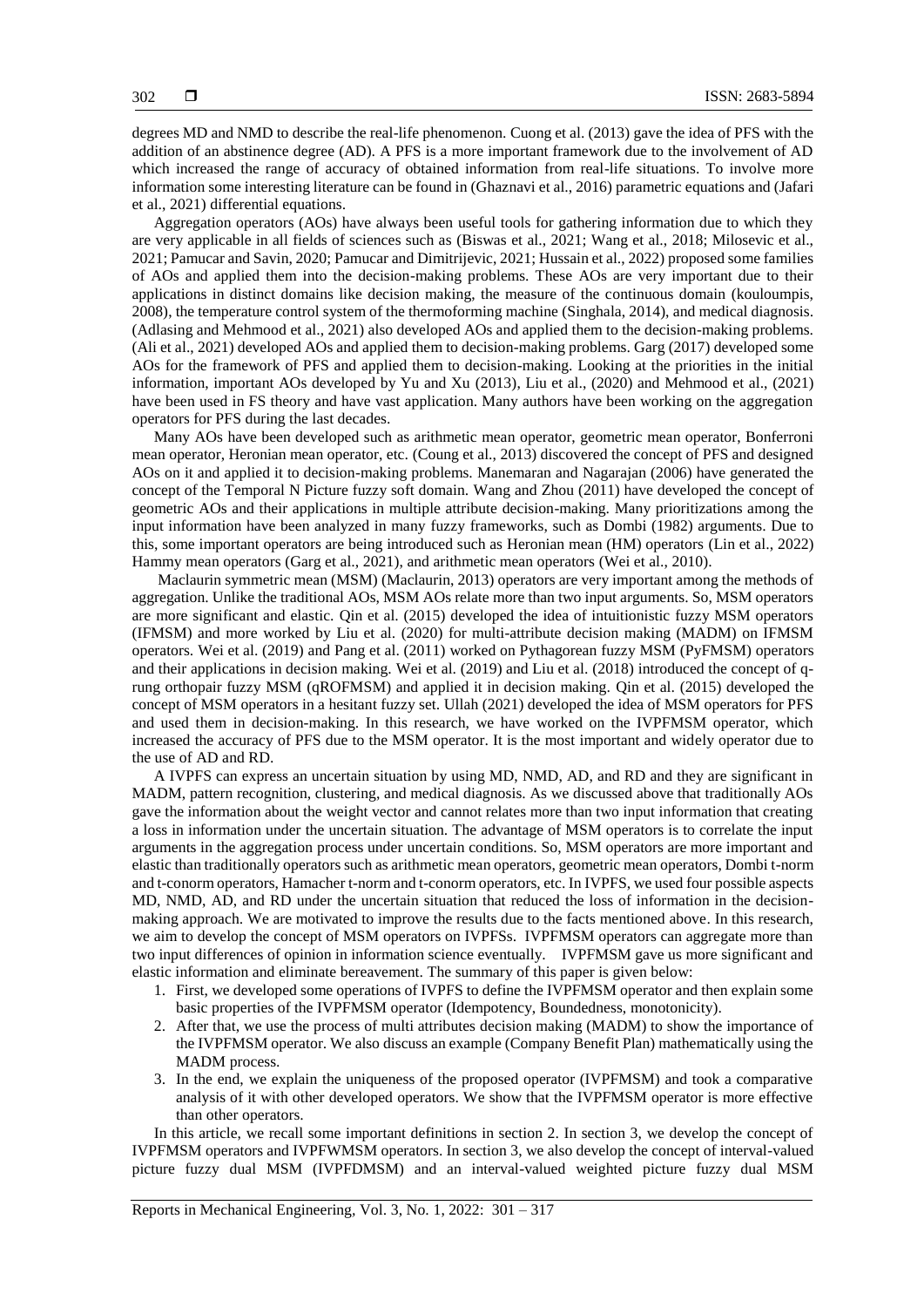(IVWPFDMSM) operators. In section 4, we proved that IVPFMSM operators are more beneficial than MSM operators. In part 5, a comprehensive numerical example is elaborated using the MADM application where the Company Benefit Plan (CBP) is described. We analyzed the comparative study of suggested operators mathematically in section 6. Section 7 consists of some conclusive remarks.

#### **2. Preliminaries**

This section recalls some basic concepts regarding this article.

**Definition 1:** On a set X, an IVPFS is of the shape.  $H = \{(\hat{e}, ([a^l, a^u], [b^l, b^u], [d^l, d^u])\}: 0 \leq$  $sum(a^u, b^u, d$  $r(\tilde{e}) = [r^l, r^u] = [1 - \text{sum}(a^l(\tilde{e}), a^l(\tilde{e})), 1$  $sum(a^u(\hat{e}), s^u(\hat{e}), d^u(\hat{e}))$  represents the RG of  $\hat{e} \in X$  and the triplet  $([a^l, a^u], [b^l, b^u], [d^l, d^u])$  is as an interval-valued PFN (IVPFN).

**Definition 2:** The basic operations on IVPFs are defined as Let  $H_1 = \{(\hat{e}, [a_1^l, a_1^u], [b_1^l, b_1^u], [d_1^l, d_1^u]) : 0 \le \text{sum}(a_1^u, b_1^u, d_1^u) \le 1\}$ And  $H_2 = \{(\hat{\mathbf{e}}, [a_2^l, a_2^u], [b_2^l, b_2^u], [d_2^l, d_2^u]) : 0 \le \text{sum}(a_2^u, b_2^u, d_2^u) \le 1\}$  be two IVPFS. Further,

$$
r_1(\tilde{e}) = [r_1^l, r_1^u] = \left[1 - \text{sum}\left(a_1^l(\tilde{e}), b_1^l(\tilde{e}), d_1^l(\tilde{e})\right), 1 - \text{sum}\left(a_1^u(\tilde{e}), b_1^u(\tilde{e}), d_1^u(\tilde{e})\right)\right]
$$

And

$$
r_2(\tilde{e}) = [r_2^l, r_2^u] = \left[1 - \text{sum}\left(a_2^l(\tilde{e}), b_2^l(\tilde{e}), d_2^l(\tilde{e})\right), 1 - \text{sum}\left(a_2^u(\tilde{e}), b_2^u(\tilde{e}), d_2^u(\tilde{e})\right)\right]
$$
  
represents the RG of  $\tilde{e} \in X$ .

$$
H_{1} \otimes H_{2} = \left\{ \left( \begin{bmatrix} a_{1}^{l}(\tilde{\epsilon}) a_{2}^{l}(\tilde{\epsilon}) a_{1}^{u}(\tilde{\epsilon}) a_{2}^{u}(\tilde{\epsilon}) \\ 1 - (1 - b_{1}^{l}(\tilde{\epsilon})) (1 - b_{2}^{l}(\tilde{\epsilon})) \\ 1 - (1 - b_{1}^{u}(\tilde{\epsilon})) (1 - b_{2}^{u}(\tilde{\epsilon})) \end{bmatrix}, \tilde{\epsilon} \in X \right\}
$$

$$
H_{1} \oplus H_{2} = \left\{ \left( \begin{bmatrix} 1 - (1 - d_{1}^{l}(\tilde{\epsilon})) (1 - d_{2}^{l}(\tilde{\epsilon})) \\ 1 - (1 - d_{1}^{u}(\tilde{\epsilon})) (1 - d_{2}^{u}(\tilde{\epsilon})) \\ 1 - (1 - a_{1}^{u}(\tilde{\epsilon})) (1 - a_{2}^{u}(\tilde{\epsilon})) \end{bmatrix}, \tilde{\epsilon} \in X \right\}
$$

$$
H_{1} \oplus H_{2} = \left\{ \left( \begin{bmatrix} 1 - (1 - a_{1}^{l}(\tilde{\epsilon})) (1 - a_{2}^{l}(\tilde{\epsilon})) \\ 1 - (1 - a_{1}^{u}(\tilde{\epsilon})) (1 - a_{2}^{u}(\tilde{\epsilon})) \end{bmatrix}, \tilde{\epsilon} \in X \right\}
$$

$$
[a_{1}^{l}(\tilde{\epsilon}) a_{2}^{l}(\tilde{\epsilon}), a_{1}^{u}(\tilde{\epsilon}) a_{2}^{u}(\tilde{\epsilon})] \end{bmatrix} \right\}, \tilde{\epsilon} \in X \right\}
$$

$$
\lambda H_{1} = \left\{ \left( \begin{bmatrix} 1 - (1 - a_{1}^{l}(\tilde{\epsilon}))^{\lambda}, 1 - (1 - a_{1}^{u}(\tilde{\epsilon}))^{\lambda} \end{bmatrix}, \tilde{\epsilon} \in X \right\}
$$

$$
[(a_{1}^{l}(\tilde{\epsilon}))^{\lambda}, (a_{1}^{u}(\tilde{\epsilon}))^{\lambda}] \end{bmatrix} \right\}, \tilde{\epsilon} \in X \right\}
$$

$$
H_{1}^{\lambda} = \left\{ \left( \begin{bmatrix} a_{1}^{l}(\tilde{\epsilon}) a_{2}^{l}(\tilde{\epsilon}) a_{2}^{u}(\tilde{\epsilon}) a_{
$$

**Definition 3:** For the comparison of two IVPFNs  $H_1 = \{(\hat{e}, [a_1^l, a_1^u], [b_1^l, b_1^u], [d_1^l, d_1^u]\} : 0 \leq$  $sum(a_1^u, b_1^u, d_1^u) \le 1$  and  $H_1 = \{(\hat{e}, [a_1^l, a_1^u], [b_1^l, b_1^u], [d_1^l, d_1^u]) : 0 \le \text{sum}(a_1^u, b_1^u, d_1^u) \le 1\}$ , we have the following score function:

$$
S(q) = q_{st} = \frac{(a^{l})(1 - (b^{l}) - (d^{l})) + (a^{u})(1 - (b^{u}) - (d^{u}))}{3}
$$

Where  $S(q) \in [-1,1]$ 

**Definition 4:** Let  $\alpha_s = (s = 1, 2, 3, ..., m)$  be a collection of positive real numbers and  $x = (1, 2, 3, ..., m)$ . Then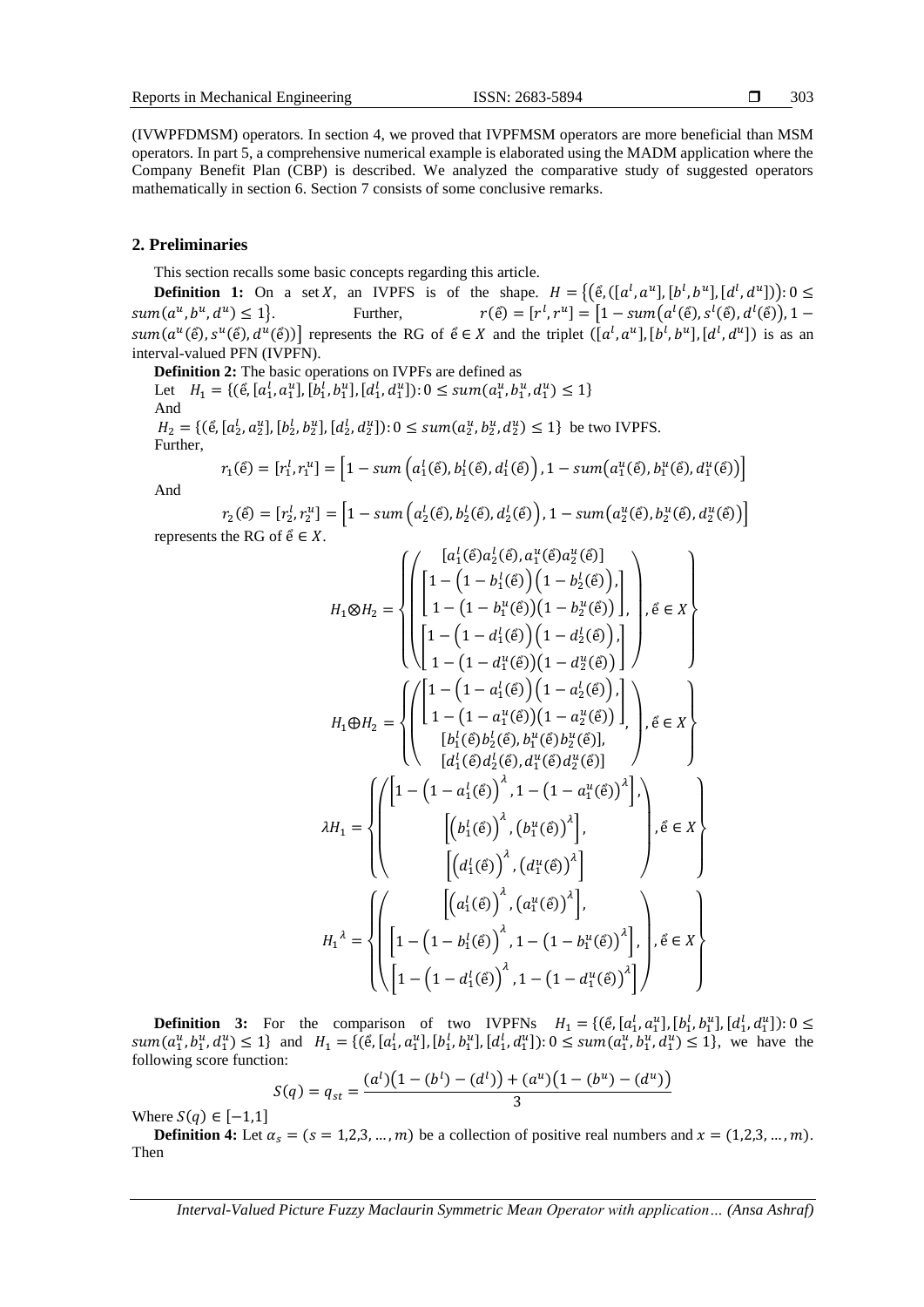$$
MSM^{(x)}(a_1, a_2, ..., a_m) = \left(\frac{\sum_{t=1}^{x} a_{st}}{C_m^x}\right)^{\frac{1}{x}}
$$

is called MSM. Where  $(s_1, s_2, ..., s_x)$  convert all the x-tuple combination of  $(1, 2, ..., m)$ ,  $C_m^x$  is the binomial coefficient.

**Definition 5:** The MSM have the following properties.

- **1.**  $MSM^x(0,0,0,...,0) = 0;$
- **2.**  $MSM^x(a, a, a, ..., a) = a;$
- **3.**  $MSM^x(a_1, a_2, ..., a_m) \leq MSM^x(b_1, b_2, ..., b_m)$  if all  $a_s \leq b_s$  for  $s = 1,2,3,...$

# **3. Interval valued Picture Fuzzy Maclaurin Symmetric Mean;**

In this section, we develop IVPFMSM and IVPFWMSM in the format of IVPFSs. In our forward study, we will mean by  $w_t = (w_1, w_2, ..., w_m)^T$  the weight vector of  $q_t$  where  $w_t > 0$  and  $\sum_{t=1}^m w_t = 1$ 

**Definition 5:** Let  $\alpha = ([a_s^l, b_s^l, d_s^l], [a_s^u, b_s^u, d_s^u]), \beta = ([a_t^l, b_t^l, d_t^l], [a_t^u, b_t^u, d_t^u])$  be two IVPFNs. Then, the IVPFMSM operator is given by

 $IVPFMSM(q_1, q_{2,...,q_m})$ 

$$
= \left( \left[ \left( \frac{\bigoplus \frac{\bigoplus \zeta_{1} \leq \dots \leq \chi \leq m} \left( \bigotimes \limits_{t=1}^x q_{st}^l \right)}{C_m^x} \right)^{1/x}, \left( \frac{\bigoplus \zeta_{1} \leq \dots \leq \chi \left( \bigotimes \limits_{t=1}^x q_{st}^u \right)}{C_m^x} \right)^{1/x} \right] \right) \tag{1}
$$

**Theorem 1:** Let  $\alpha = ([a_s^l, a_s^u], [b_s^l, b_s^u], [d_s^l, d_s^u]), \beta = ([a_t^l, a_t^u], [b_t^l, b_t^u], [d_t^l, d_t^u])$  be a collection of IVPFNs. Then, using IVPFMSM operators, we have  $\mathit{IVPFMSM}(q_1, q_2, ..., q_m)$ 

$$
= \left[\left|\left(1-\left(\prod_{1\leq s_{1}\leq...\atop{<\zeta_{s_{2}}\leq m}}\left(1-\left(\prod_{t=1}^{x}a_{st}^{l}\right)\right)\right)^{1/C_{m}^{x}}\right)^{1/x}\right|^{1/x}, \left|\left[1-\left(1-\left(\prod_{1\leq s_{1}\leq...\atop{<\zeta_{s_{2}}\leq m}}\left(1-\left(\prod_{t=1}^{x}(1-b_{st}^{l})\right)\right)\right)^{1/C_{m}^{x}}\right)^{1/x}\right]^{1/x}\right]^{1/x}
$$
\n
$$
= \left[\left(1-\left(\prod_{1\leq s_{1}\leq...\atop{<\zeta_{s_{2}}\leq m}}\left(1-\left(\prod_{t=1}^{x}a_{st}^{u}\right)\right)\right)^{1/C_{m}^{x}}\right)^{1/x}\right]^{1/x}\right]^{1/x}
$$
\n
$$
\left[1-\left(1-\left(\prod_{1\leq s_{1}\leq...\atop{<\zeta_{s_{2}}\leq m}}\left(1-\left(\prod_{t=1}^{x}(1-d_{st}^{l})\right)\right)\right)^{1/C_{m}^{x}}\right)^{1/x}\right]^{1/x}
$$
\n
$$
\left[1-\left(1-\left(\prod_{1\leq s_{1}\leq...\atop{<\zeta_{s_{2}}\leq m}}\left(1-\left(\prod_{t=1}^{x}(1-d_{st}^{l})\right)\right)\right)^{1/C_{m}^{x}}\right)^{1/x}\right]^{1/x}
$$
\n
$$
\left[1-\left(1-\left(\prod_{1\leq s_{1}\leq...\atop{<\zeta_{s_{2}}\leq m}}\left(1-\left(\prod_{t=1}^{x}(1-d_{st}^{u})\right)\right)\right)^{1/C_{m}^{x}}\right)^{1/x}\right]
$$
\n
$$
\left[1-\left(1-\left(\prod_{1\leq s_{1}\leq...\atop{<\zeta_{s_{2}}\leq m}}\left(1-\left(\prod_{t=1}^{x}(1-d_{st}^{u})\right)\right)\right)^{1/C_{m}^{x}}\right)^{1/x}\right]
$$
\n
$$
\left(1-\left(\prod_{1\leq s_{1}\leq...\atop{<\zeta_{s_{2}}\leq m}}\left(1-\left(\prod_{t=1}
$$

**Proof:** By using definition 6, we have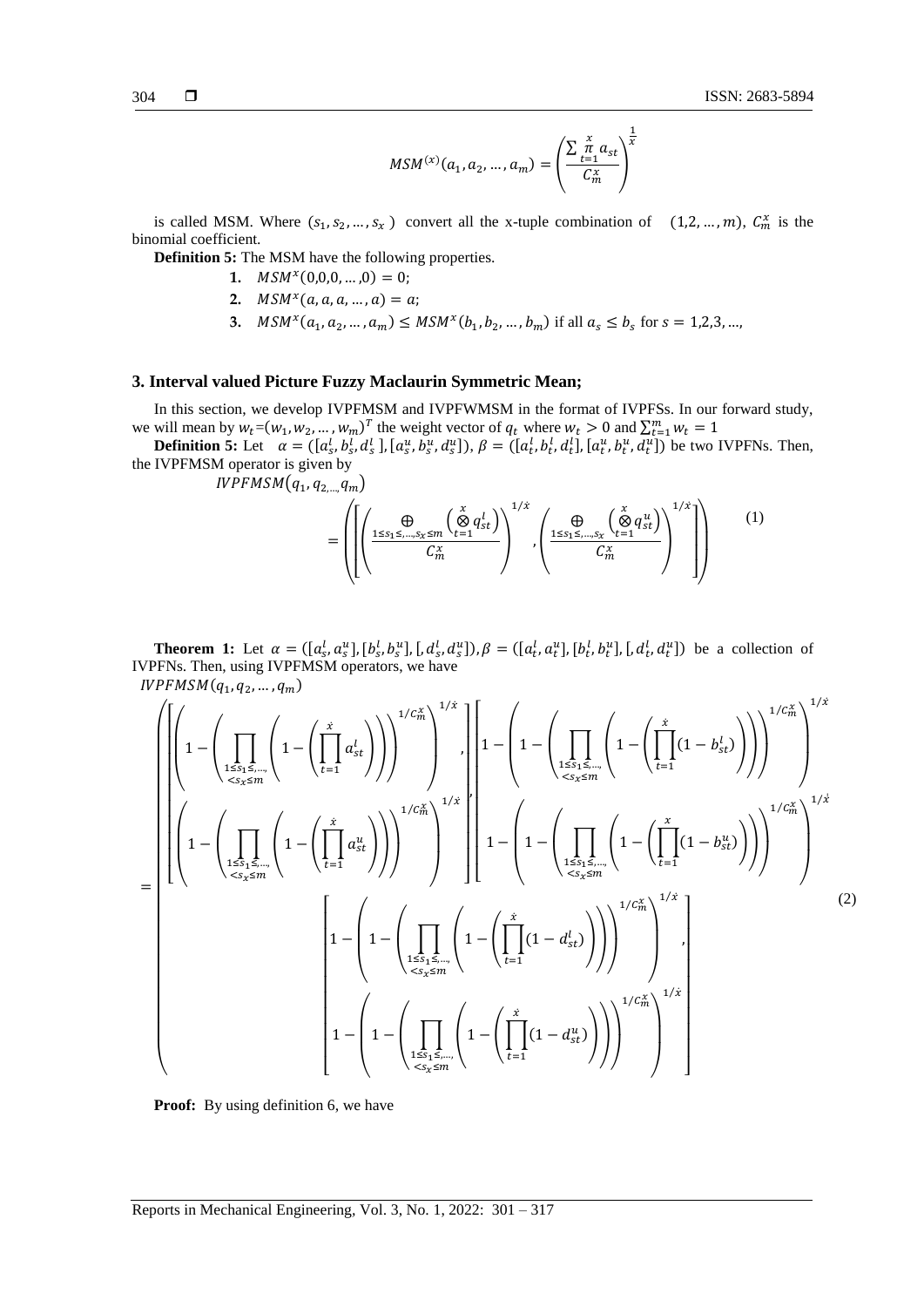$$
\Box 305
$$

$$
\sum_{t=1}^{x} q_{st} = \left( \prod_{t=1}^{x} a_{st}^{l}, \prod_{t=1}^{x} a_{st}^{u} \right), \left[ 1 - \prod_{t=1}^{x} (1 - b_{st}^{l}), 1 - \prod_{t=1}^{x} (1 - b_{st}^{u}) \right],
$$
\n
$$
1 - \left[ \prod_{t=1}^{x} (1 - b_{st}^{l}), 1 - \prod_{t=1}^{x} (1 - b_{st}^{u}) \right]
$$
\n
$$
\sum_{t=1}^{x} \left( 1 - \prod_{t=1}^{x} (1 - b_{st}^{u}) \right), \left( 1 - \prod_{t=1}^{x} a_{st}^{u} \right), \left( 1 - \prod_{t=1}^{x} a_{st}^{u} \right),
$$
\n
$$
\sum_{t \leq s_1 \leq \dots} \left( \bigotimes_{t=1}^{x} q_{st} \right) = \left( \left( \prod_{1 \leq s_1 \leq \dots} 1 - \left( \prod_{t=1}^{x} (1 - b_{st}^{l}) \right) \right), \left( \prod_{1 \leq s_1 \leq \dots} 1 - \left( \prod_{t=1}^{x} (1 - b_{st}^{u}) \right) \right) \right),
$$
\n
$$
\sum_{t \leq s_x \leq m} \left( \prod_{t \leq s_1 \leq \dots} 1 - \left( \prod_{t=1}^{x} (1 - d_{st}^{l}) \right) \right), \left( \prod_{1 \leq s_1 \leq \dots} 1 - \left( \prod_{t=1}^{x} (1 - d_{st}^{u}) \right) \right) \right)
$$

$$
\frac{1}{C_m^x} \bigoplus_{\substack{s \leq x \leq m \\ s \leq x}} {\binom{x}{t}} \left( 1 - \left( \prod_{\substack{1 \leq s_1 \leq \dots \\ s \leq x \leq m}} {\binom{x}{1 - \left( \prod_{\substack{1 \leq s_1 \leq \dots \\ s \leq x \leq m}} {\binom{x}{1 - \prod_{t=1}^x a_{st}^t}} } \right)^{1/C_m^x} , 1 - \left( \prod_{\substack{1 \leq s_1 \leq \dots \\ s \leq x \leq m}} {\binom{x}{1 - \prod_{t=1}^x a_{st}^t}} \right)^{1/C_m^x} \right),
$$
\n
$$
= \left[ 1 - \left( \prod_{\substack{1 \leq s_1 \leq \dots \\ s \leq x \leq m}} {\binom{x}{1 - \prod_{t=1}^x (1 - b_{st}^t)} } \right)^{1/C_m^x} , 1 - \left( \prod_{\substack{1 \leq s_1 \leq \dots \\ s \leq x \leq m}} {\binom{x}{1 - \prod_{t=1}^x (1 - b_{st}^u)} } \right)^{1/C_m^x} \right]
$$
\n
$$
\left[ 1 - \left( \prod_{\substack{1 \leq s_1 \leq \dots \\ s \leq x \leq m}} {\binom{x}{1 - \prod_{t=1}^x (1 - d_{st}^t)} } \right)^{1/C_m^x} , 1 - \left( \prod_{\substack{1 \leq s_1 \leq \dots \\ s \leq x \leq m}} {\binom{x}{1 - \prod_{t=1}^x (1 - d_{st}^u)} } \right)^{1/C_m^x} \right]
$$
\n(3)

Therefore,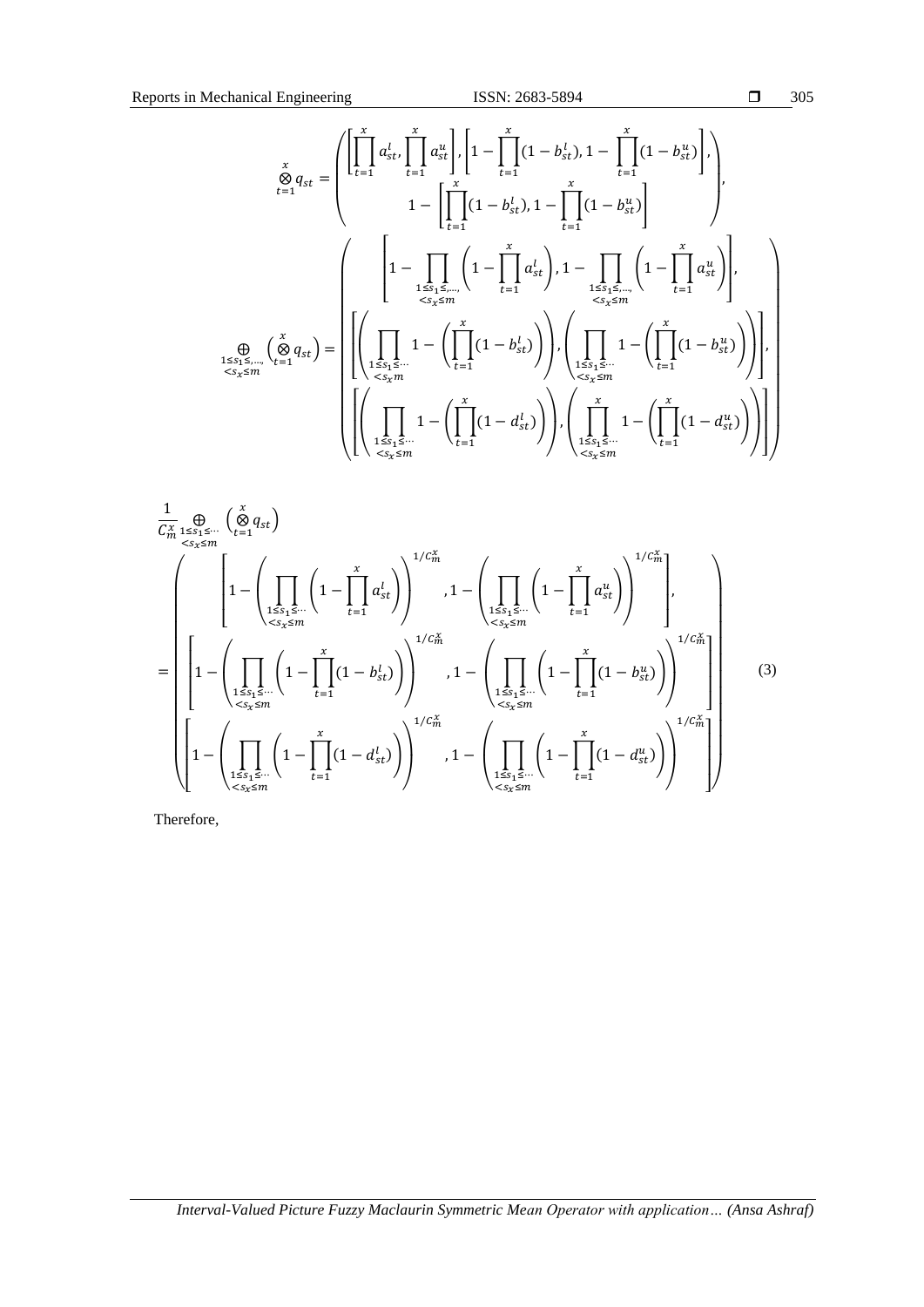$$
IVPFFMSM(q_1,q_2,\ldots,q_m)
$$

$$
\left(\left[1-\left(\prod_{1\leq s_{1}\leq...\atop < s_{2}\leq m}\left(1-\left(\prod_{t=1}^{x}a_{st}^{l}\right)\right)\right)^{1/C_{m}^{\chi}}\right)^{1/\chi}\right)\right]^{1/\chi} \left[\left[1-\left(1-\left(\prod_{1\leq s_{1}\leq...\atop < s_{2}\leq m}\left(1-\left(\prod_{t=1}^{x}a_{st}\right)\right)\right)\right)^{1/C_{m}^{\chi}}\right)^{1/\chi}\right]^{1/\chi}\right]^{1/\chi}\right]^{1/\chi} \left(\left[1-\left(\prod_{1\leq s_{1}\leq...\atop < s_{2}\leq m}\left(1-\left(\prod_{t=1}^{x}a_{st}\right)\right)\right)\right)^{1/C_{m}^{\chi}}\right)^{1/\chi}\right]^{1/\chi}\right)^{1/\chi}\right)^{1/\chi}\left(\left[1-\left(1-\left(\prod_{1\leq s_{1}\leq...\atop < s_{2}\leq m}\left(1-\left(\prod_{t=1}^{x}a_{st}\right)\right)\right)\right)^{1/C_{m}^{\chi}}\right)^{1/\chi}\right)^{1/\chi}\right)^{1/\chi}\right)^{1/\chi}\right)^{1/\chi}\right)^{1/\chi}\right)^{1/\chi}\right)^{1/\chi}\left(\left[1-\left(1-\left(\prod_{1\leq s_{1}\leq...\atop < s_{2}\leq m}\left(1-\left(\prod_{t=1}^{x}a_{st}\right)\right)\right)\right)^{1/C_{m}^{\chi}}\right)^{1/\chi}\right]^{1/\chi}\right]^{1/\chi}\right)
$$

The above-defined IVPFMSM operators fulfilled the criterion of aggregation given as follows. **Property 1:** (Idempotency property)

Let  $q_{st} = (\left[a_{st}^l, a_{st}^u\right], \left[b_{st}^l, b_{st}^u\right], \left[a_{st}^l, a_{st}^u\right])$  be a collection of IVPFMSMNs. If  $q_{st} = q$  then (all are identical)

$$
IVPFMSM(q_1, q_2, q_3, \dots, q_m) = q
$$

**Property 2:** (Boundedness Property)

Let  $q_{st} = (\lbrack a_{st}^l, a_{st}^u \rbrack, [b_{st}^l, b_{st}^u], [d_{st}^l, d_{st}^u]$  be a collection of IVPFMSMNs such that

 $q^- = \min(q_{st}) = ([min(a_{st}^l), min(a_{st}^u)], [max(b_{st}^l), max(b_{st}^u)], [max(d_{st}^l), max(d_{st}^u)])$ and

 $q^+ = max(q_{st}) = ([max(a_{st}^l), max(a_{st}^u)], [min(b_{st}^l), min(b_{st}^u)], [min(d_{st}^l), min(d_{st}^u)])$ Then

$$
q^- \leq IVPFFMSM(q_1, q_2, \dots, q_m) \leq q^+
$$

**Property 3:** (Monotonicity property) Let  $q_{st}$  and  $\breve{q}_{st}$  be two IVPFMSMNs. If  $a_{st}^l \geq \breve{a}_{st}^l$ ,  $a_{st}^u \geq \breve{a}_{st}^u$ ,  $b_{st}^l \geq$  $\check{b}^l_{st}$ ,  $b^u_{st} \ge \check{b}^u_{st}$ , and  $d^l_{st} \ge \check{d}^l_{st}$ ,  $d^u_{st} \ge \check{d}^u_{st}$  then

$$
IVPFFMSM(q_1, q_2, ..., q_m) \geq IVPFFMSM(\check{q}_1, \check{q}_2, ..., \check{q}_m)
$$

**Definition 6:** Let  $q_{st} = (\begin{bmatrix} a_{st}^l, a_{st}^u \end{bmatrix}, [b_{st}^l, b_{st}^u], [d_{st}^l, d_{st}^u] )$  be a collection of IVPFMSMNs. Then, the IVPFWMSM operator is given by

$$
IVPFWMSM(q_1, q_2, ..., q_m) = \left[ \left( \frac{\bigoplus \limits_{1 \leq s_1 \leq \cdots s_x} \left( \bigotimes \limits_{t=1}^x q_{st}^l \right)^{\omega_{st}}}{C_m^x} \right)^{1/x}, \left( \frac{\bigoplus \limits_{1 \leq s_1 \leq \cdots \leq s_x} \left( \bigotimes \limits_{t=1}^x q_{st}^u \right)^{\omega_{st}}}{C_m^x} \right)^{1/x} \right]
$$

**Theorem 2:** Let  $q_{st} = (\left[a_{st}^l, a_{st}^u\right], \left[b_{st}^l, b_{st}^u\right], \left[d_{st}^l, d_{st}^u\right])$  be a collection of IVPFMSMNs. Then, using IVPFWMSM operator, we get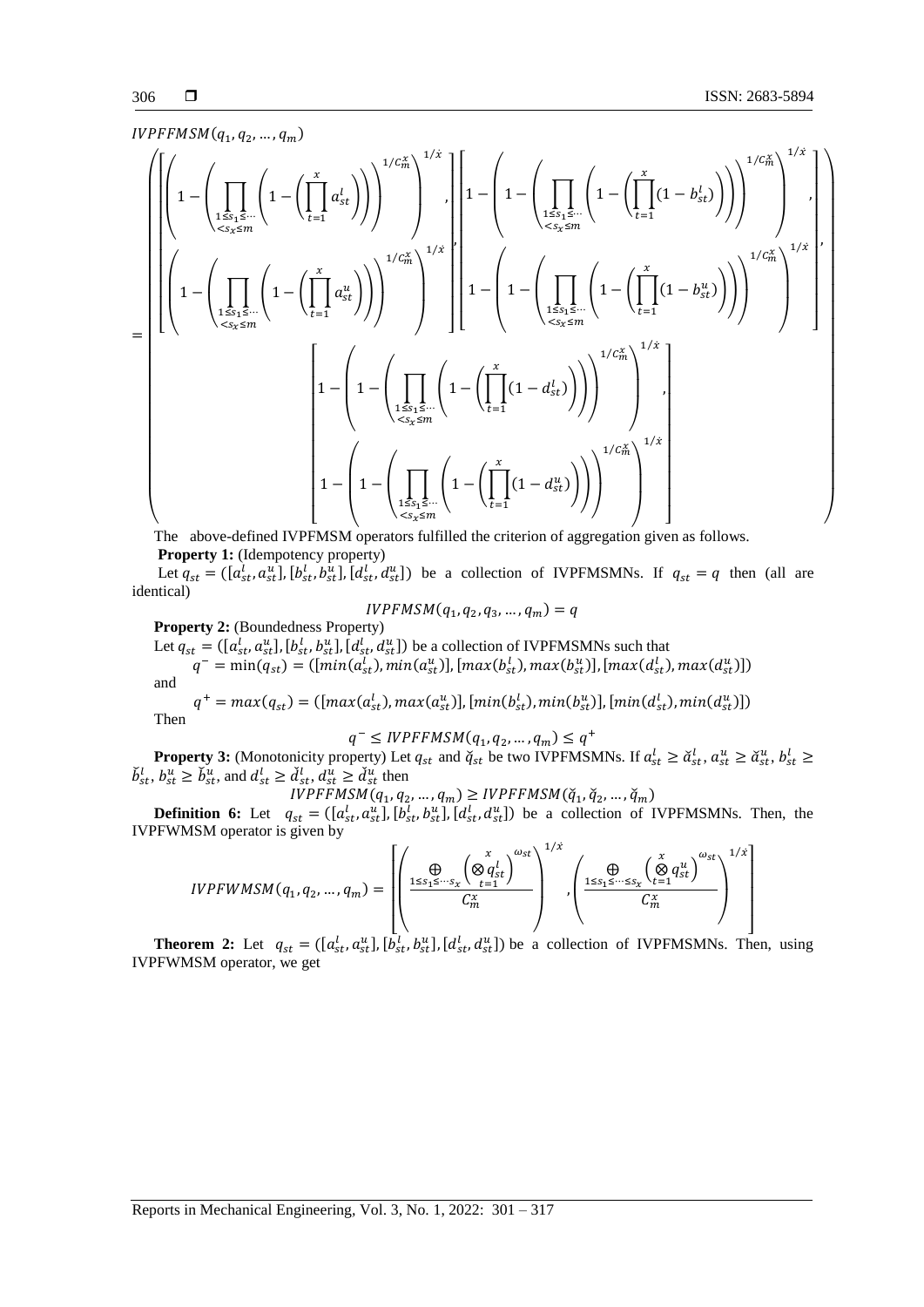$$
\Box \qquad 307
$$

IVPFF  $WMSM(q_1, q_2, \ldots, q_m) =$ 

$$
\left\{\begin{bmatrix}\n\left(1 - \left(\prod_{\substack{1 \leq s_1 \leq \cdots \leq s_r\\s_s \leq m}} \left(1 - \left(\prod_{\substack{t=1\\i \leq s_i \leq m}} \left(1 - \left(\prod_{\substack{t=1\\i \leq s_i \leq m}} \left(1 - \left(\prod_{\substack{t=1\\i \leq s_i \leq m}} \left(1 - \left(\prod_{\substack{t=1\\i \leq s_i \leq m}} \left(1 - \left(\prod_{\substack{t=1\\i \leq s_i \leq m}} \left(1 - \left(\prod_{\substack{t=1\\i \leq s_i \leq m}} \left(1 - \left(\prod_{\substack{t=1\\i \leq s_i \leq m}} \left(1 - \left(\prod_{\substack{t=1\\i \leq s_i \leq m}} \left(1 - \left(\prod_{\substack{t=1\\i \leq s_i \leq m}} \left(1 - \left(\prod_{\substack{t=1\\i \leq s_i \leq m}} \left(1 - \left(\prod_{\substack{t=1\\i \leq s_i \leq m}} \left(1 - \left(\prod_{\substack{t=1\\i \leq s_i \leq m}} \left(1 - \left(\prod_{\substack{t=1\\i \leq s_i \leq m}} \left(1 - \left(\prod_{\substack{t=1\\i \leq s_i \leq m}} \left(1 - \left(\prod_{\substack{t=1\\i \leq s_i \leq m}} \left(1 - \left(\prod_{\substack{t=1\\i \leq s_i \leq m}} \left(1 - \left(\prod_{\substack{t=1\\i \leq t_i \leq m}} \left(1 - \left(\prod_{\substack{t=1\\i \leq t_i \leq m}} \left(1 - \left(\prod_{\substack{t=1\\i \leq t_i \leq m}} \left(1 - \left(\prod_{\substack{t=1\\i \leq t_i \leq m}} \left(1 - \left(\prod_{\substack{t=1\\i \leq t_i \leq m}} \left(1 - \left(\prod_{\substack{t=1\\i \leq t_i \leq m}} \left(1 - \left(\prod_{\substack{t=1\\i \leq t_i \leq m}} \left(1 - \left(\prod_{\substack{t=1\\i \leq t_i \leq m}} \left(1 - \left(\prod_{\substack{
$$

**Proof:** As we discussed in above (Theorem 01)

#### **3.1.Interval valued PFDMSM Operators**

The purpose of this part to made a concept of IVPFDMSM operators and IVPFDWMSM operators using MD, NMD and AD.

**Definition 7:** Let  $q_{st} = (\lbrack a_{st}^l, a_{st}^u \rbrack, [b_{st}^l, b_{st}^u], [d_{st}^l, d_{st}^u])$  be a collection of IVPFNs. Then, IVPFDMSM is defined as  $\mathbf{r}$   $\mathbf{r}$  $\Delta$   $\Delta$  $\sqrt{1}$ 

$$
IVPFDMSM(q_1, q_2, ..., q_m) = \left[ \frac{1}{x} \left( \bigoplus_{\substack{1 \leq s_1 \leq ... \\ s \leq s_x \leq m}} \left( \bigotimes_{t=1}^x q_{st}^l \right)^{1/C_m^x} \right), \frac{1}{x} \left( \bigoplus_{\substack{1 \leq s_1 \leq ... \\ s \leq s_x \leq m}} \left( \bigotimes_{t=1}^x q_{st}^u \right)^{1/C_m^x} \right) \right]
$$

**Theorem 3:** Let  $q_{st} = (\begin{bmatrix} a_{st}^l, a_{st}^u \end{bmatrix}, [b_{st}^l, b_{st}^u], [d_{st}^l, d_{st}^u])$  denote the collection of IVPFNs. Then, by using IVPFDMSM operators, we have

 $IVPFDMSM(q_1, q_2, ..., q_m)$ 

$$
\begin{split}\n&= \left[\left(1 - \left(1 - \prod_{\substack{1 \le s_1 \le \dots \\ s_s \le m}} \left(1 - \prod_{t=1}^x (1 - a_{st}^l)\right)^{1/C_m^x}\right)^{1/x}\right) \right] \left[\left(1 - \left(\prod_{\substack{1 \le s_1 \le \dots \\ s_s \le m}} \left(1 - \left(\prod_{t=1}^x b_{st}^l\right)\right)\right)^{1/C_m^x}\right)^{1/x}\right] \right] \\
&= \left[\left(1 - \left(1 - \prod_{\substack{1 \le s_1 \le \dots \\ s_s \le m}} \left(1 - \prod_{t=1}^x (1 - a_{st}^u)\right)^{1/C_m^x}\right)^{1/x}\right] \right] \left[\left(1 - \left(\prod_{\substack{1 \le s_1 \le \dots \\ s_s \le m}} \left(1 - \left(\prod_{t=1}^x b_{st}^u\right)\right)\right)^{1/C_m^x}\right)^{1/x}\right] \right]\n\end{split}
$$
\n
$$
\left[\left(1 - \left(\prod_{\substack{1 \le s_1 \le \dots \\ s_s \le m}} \left(1 - \left(\prod_{t=1}^x d_{st}^l\right)\right)\right)^{1/C_m^x}\right)^{1/x}\right] \left[\left(1 - \left(\prod_{t=1}^x d_{st}^u\right)\right)^{1/C_m^x}\right] \left[\left(1 - \left(\prod_{t=1}^x d_{st}^u\right)\right)\right] \left[\left(1 - \left(\prod_{t=1}^x d_{st}^u\right)\right)\right] \right] \left[\left(1 - \left(\prod_{t=1}^x d_{st}^u\right)\right)\right] \left[\left(1 - \left(\prod_{t=1}^x d_{st}^u\right)\right)\right] \left[\left(1 - \left(\prod_{t=1}^x d_{st}^u\right)\right)\right] \left[\left(1 - \left(\prod_{t=1}^x d_{st}^u\right)\right)\right] \left[\left(1 - \left(\prod_{t=1}^x d_{st}^u\right)\right)\right] \left[\left(1 - \left(\prod_{t=1}^x d_{st}^u\right)\right)\right] \left[\left(1 - \left(\prod_{t=1}^x d_{st}^u\right)\right)\right] \left[\left(1 - \left(\prod_{t=1}
$$

$$
\bigotimes_{t=1}^{x} q_{st} = \left( \left[ 1 - \prod_{t=1}^{x} (1 - a_{st}^{l}), 1 - \prod_{t=1}^{x} (1 - a_{st}^{u}) \right], \left[ \prod_{t=1}^{x} b_{st}^{l}, \prod_{t=1}^{x} b_{st}^{u} \right], \left[ \prod_{t=1}^{x} d_{st}^{l}, \prod_{t=1}^{x} d_{st}^{u} \right] \right)
$$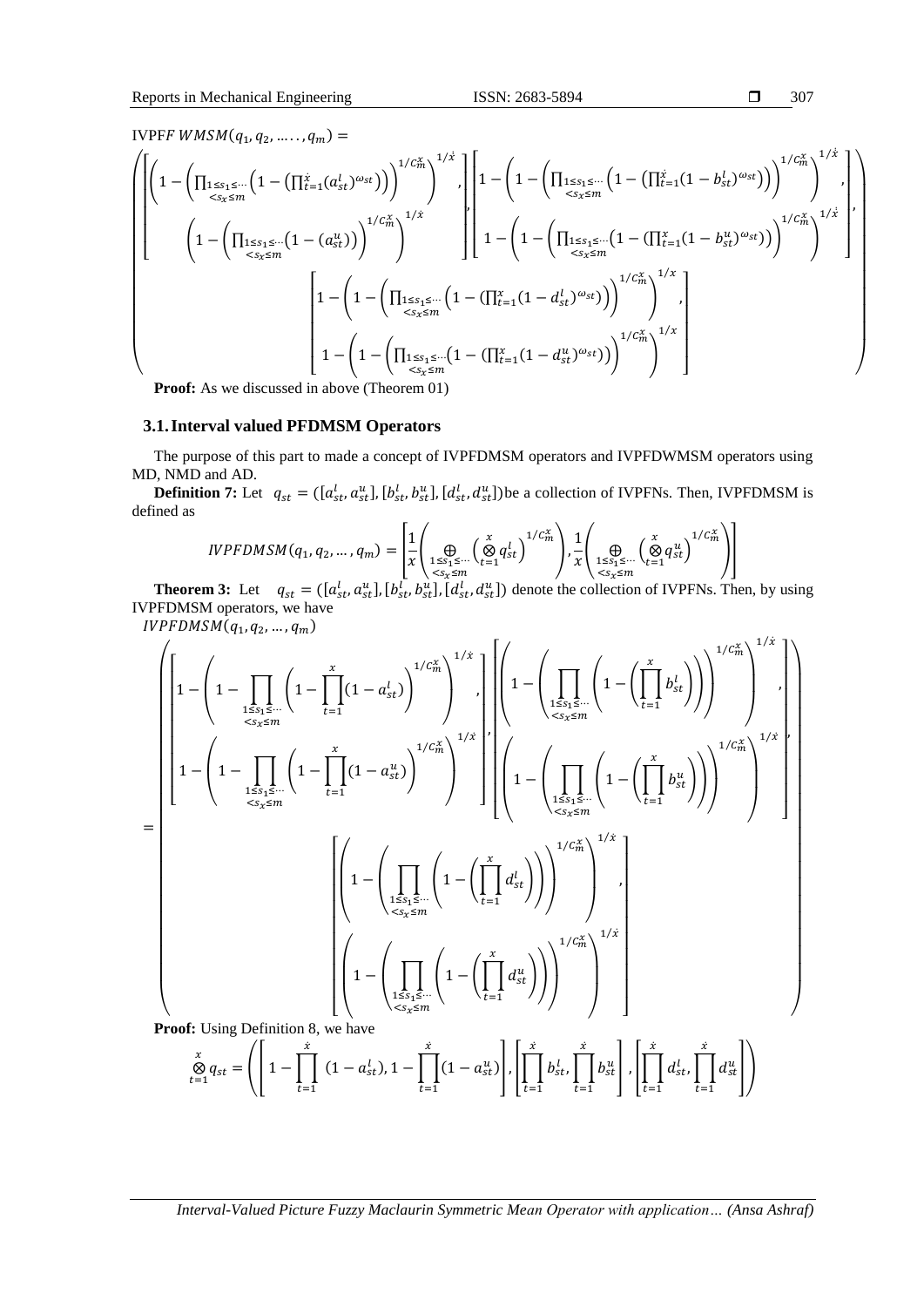$$
308 \qquad \Box
$$

$$
\left(\sum_{t=1}^{x} q_{st}\right)^{1/C_m^{\chi}} = \left[\left(1 - \prod_{t=1}^{x} (1 - a_{st}^l)\right)^{1/C_m^{\chi}}\right] \left[1 - \left(1 - \left(\prod_{t=1}^{x} b_{st}^l\right)\right)^{1/C_m^{\chi}}\right] \right]
$$
\n
$$
\left(\sum_{t=1}^{x} q_{st}\right)^{1/C_m^{\chi}} = \left[\left(1 - \prod_{t=1}^{x} (1 - a_{st}^u)\right)^{1/C_m^{\chi}}\right] \left[1 - \left(1 - \left(\prod_{t=1}^{x} d_{st}^l\right)\right)^{1/C_m^{\chi}}\right]
$$
\n
$$
\left[1 - \left(1 - \left(\prod_{t=1}^{x} d_{st}^l\right)\right)^{1/C_m^{\chi}}\right]
$$
\n
$$
1 - \left(1 - \left(\prod_{t=1}^{x} d_{st}^l\right)\right)^{1/C_m^{\chi}}\right]
$$
\n
$$
\left[1 - \left(1 - \left(\prod_{t=1}^{x} d_{st}^l\right)\right)^{1/C_m^{\chi}}\right]
$$
\n
$$
\left[\prod_{\substack{1 \le s_1 \le \dots \\ s_k \le m}} \left(1 - \prod_{t=1}^{x} (1 - a_{st}^l)\right)^{1/C_m^{\chi}}\right] \left[1 - \prod_{\substack{1 \le s_1 \le \dots \\ s_k \le m}} \left(1 - \left(\prod_{t=1}^{x} b_{st}^l\right)\right)^{1/C_m^{\chi}}\right]
$$
\n
$$
\left[\prod_{\substack{s_1 \le s_1 \le \dots \\ s_k \le m}} \left(1 - \prod_{t=1}^{x} (1 - a_{st}^u)\right)^{1/C_m^{\chi}}\right] \left[1 - \prod_{\substack{1 \le s_1 \le \dots \\ s_k \le m}} \left(1 - \left(\prod_{t=1}^{x} d_{st}^l\right)\right)^{1/C_m^{\chi}}\right]
$$
\n
$$
\left[1 - \prod_{\substack{1 \le s_1 \le \dots \\ s_k \le m}} \left(1 - \left(\prod_{t=1}^{x} d_{st}^u\right)\right)^{1/C_m^{\chi}}\right]
$$

 $IVPFDMSM(q_1, q_2, ..., q_m)$ =  $\bigwedge$ L L L L L L L L L L L L L L L L L L L  $\overline{a}$ I ł ł ł ł ł  $|1 -$ I  $\bigwedge$  $\left(1 - \left| \begin{array}{c} \end{array}\right| \left|1 - \left| \begin{array}{c} \end{array}\right| \left(1 - a_{st}^l\right)\right|$  $\boldsymbol{\chi}$  $t=1$ )  $1/C_m^x$ 1≤s<sub>1</sub> ≤… \  $\overline{t}$  = 1  $\qquad$  /  $\Big\}$  <s<sub>x</sub> ≤ m  $\overline{\phantom{a}}$  $1/\dot{x}$ , 1−  $\overline{\phantom{a}}$  $\left(1 - \left| \begin{array}{c} \left| 1 - \right| & \left(1 - a_{st}^u\right) \end{array}\right|\right)$  $\boldsymbol{\chi}$  $t=1$ )  $1/C_m^x$ 1≤s<sub>1</sub>≤… \ t=1 / / <br>
<s<sub>x</sub>≤m  $\overline{\phantom{a}}$  $1/\dot{x}$  $\overline{\phantom{a}}$  $\overline{\phantom{a}}$  $\overline{\phantom{a}}$  $\overline{\phantom{a}}$  $\overline{\phantom{a}}$  $\overline{\phantom{a}}$  $\overline{\phantom{a}}$  $\overline{\phantom{a}}$  $\overline{\phantom{a}}$ ,  $\lfloor$ I ł ł ł ł ł ł ł ł I  $\bigwedge$ L  $\vert 1 \bigwedge$  ∏ (1 − (∏  $\boldsymbol{\chi}$  $t=1$ ))  $\frac{1\leq s_1\leq \cdots}{s_s\leq m}$   $\left(\frac{t-1}{t-1}\right)$  $\overline{\phantom{a}}$  $1/C_m^{\chi}$  $\overline{\phantom{a}}$  $\overline{\phantom{a}}$  $\overline{\phantom{a}}$  $1/\dot{x}$ ,  $\bigwedge$ L  $\vert 1 \bigwedge$  ∏ (1− (∏  $\boldsymbol{\chi}$  $t=1$ ))  $\frac{1\bar{s}s_1\bar{s}\cdots}{\langle s_x\leq m\rangle}$   $\left\langle \frac{\bar{t}=1}{\bar{t}=1} \right\rangle$  $\overline{\phantom{a}}$  $1/C_m^x$  $\overline{\phantom{a}}$  $\overline{\phantom{a}}$  $\overline{\phantom{a}}$  $1/\dot{x}$  $\overline{\phantom{a}}$  $\overline{\phantom{a}}$  $\overline{\phantom{a}}$  $\overline{\phantom{a}}$  $\overline{\phantom{a}}$  $\overline{\phantom{a}}$  $\overline{\phantom{a}}$  $\overline{\phantom{a}}$  $\cdot$  $\overline{\phantom{a}}$  $\overline{\phantom{a}}$ ,  $\lfloor$ I I ł ł ł ł I ł ł I  $\bigwedge$ L L 1−  $\bigwedge$  ∏ (1 −(∏  $\boldsymbol{\chi}$  $t=1$ )) 1≤ $s_1$ ≤…  $\langle s_x \leq m \rangle$   $\langle s_x \rangle$  $\overline{\phantom{a}}$  $1/C_m^x$ )  $\overline{\phantom{a}}$  $\overline{\phantom{a}}$  $1/\dot{x}$ ,  $\left\langle \begin{array}{ccc} & & \sqrt{2} & & \sqrt{2} & \\ & & \sqrt{2} & & \sqrt{2} & \\ & & \sqrt{2} & & \sqrt{2} & \\ & & \sqrt{2} & & \sqrt{2} & \\ & & & \sqrt{2} & & \sqrt{2} & \\ & & & & \sqrt{2} & & \\ & & & & \sqrt{2} & & \\ & & & & & \sqrt{2} & & \\ & & & & & & \sqrt{2} & \\ & & & & & & & \sqrt{2} & \\ & & & & & & & & \sqrt{2} \\ & & & & & & & & & \sqrt{2} \\ & & & & & & & & & \sqrt{2} & \\ & & & & & & & & & \sqrt{2} & \\ & & &$ L L 1 −  $\bigwedge$  $\Bigg(1-\Bigg($  $\boldsymbol{u}$  $\left\langle x \right\rangle \left\langle \right\rangle^{1/C_m^x}$  $t=1$ ))  $1≤s<sub>1</sub>≤…$  $\langle s_x \leq m \rangle$   $\langle s_x \rangle$  $\overline{\phantom{a}}$  $\overline{\phantom{a}}$  $\overline{\phantom{a}}$  $\overline{1}$ I I  $\overline{\phantom{a}}$  $\overline{\phantom{a}}$  $\overline{\phantom{a}}$  $\overline{\phantom{a}}$ I  $\overline{\phantom{a}}$  $\overline{\phantom{a}}$  $\overline{\phantom{a}}$  $\overline{\phantom{a}}$  $\overline{\phantom{a}}$  $\overline{\phantom{a}}$  $\overline{\phantom{a}}$  $\overline{\phantom{a}}$  $\overline{\phantom{a}}$  $\overline{\phantom{a}}$  $\overline{\phantom{a}}$  $\overline{\phantom{a}}$  $\overline{\phantom{a}}$  $\overline{\phantom{a}}$  $\overline{\phantom{a}}$  $\overline{\phantom{a}}$  $\overline{\phantom{a}}$  $\overline{\phantom{a}}$  $\overline{\phantom{a}}$  $\overline{\phantom{a}}$  $\overline{\phantom{a}}$  $\overline{\phantom{a}}$  $\overline{\phantom{a}}$ 

As stated above IVPFDMSM operator fulfilled the criterion of aggregation given as follows. **Property 4:** (Idempotency property)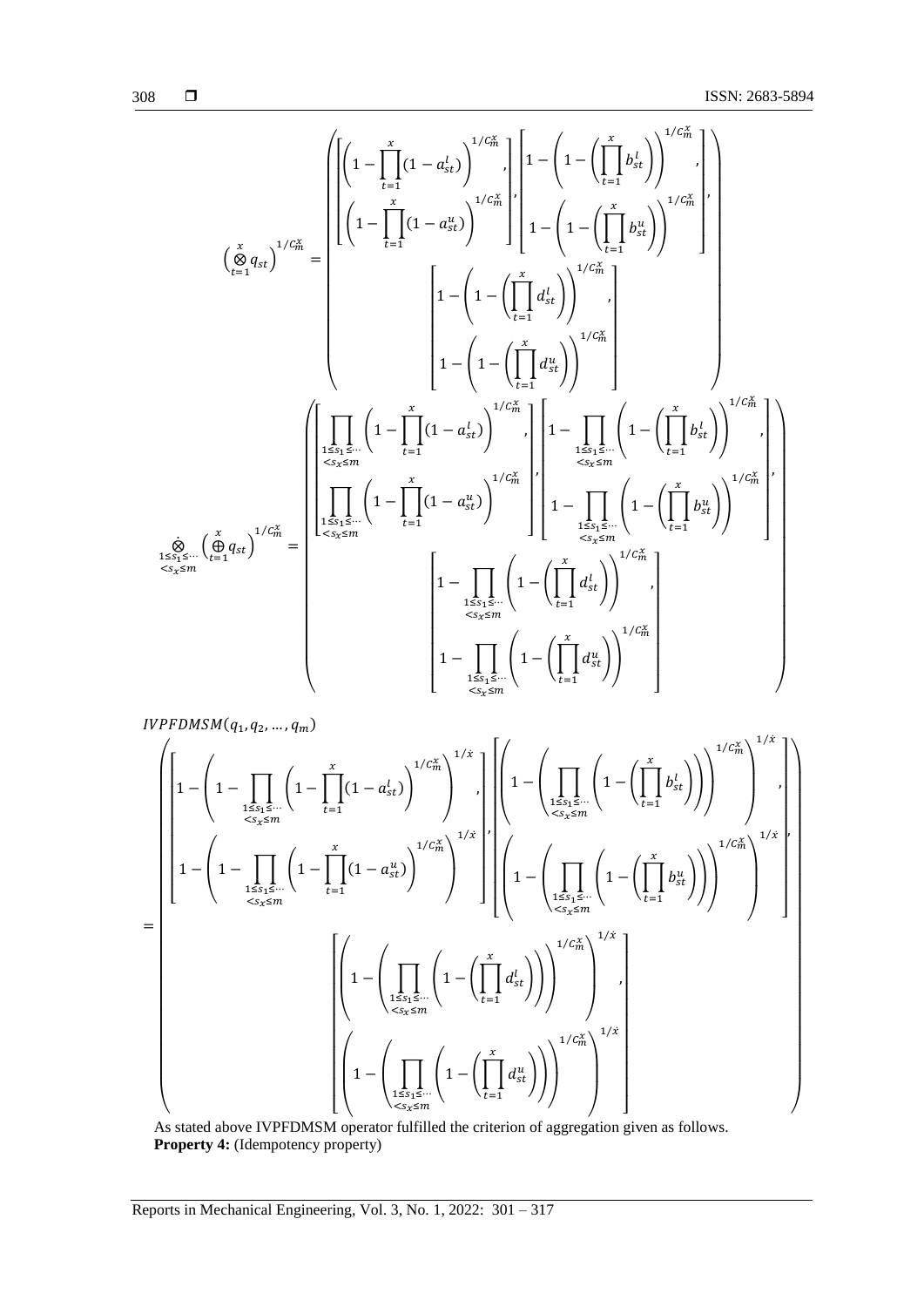Let  $q_{st} = (\left[a_{st}^l, a_{st}^u\right], \left[b_{st}^l, b_{st}^u\right], \left[d_{st}^l, d_{st}^u\right])$  be a collection of IVPFMSMNs. If  $q_{st} = q$  then (all are identical)

$$
IVPFDMSM(q_1, q_2, q_3, \dots, q_m) = q
$$

**Property 5:** (Boundedness property) Let  $q_{st} = (\left[a_{st}^l, a_{st}^u\right], \left[b_{st}^l, b_{st}^u\right], \left[d_{st}^l, d_{st}^u\right])$  be a collection of IVPFMSMNs such that

 $q^- = \min(q_{st}) = ([min(a_{st}^l), min(a_{st}^u)], [max(b_{st}^l), max(b_{st}^u)], [max(d_{st}^l), max(d_{st}^u)])$ and

 $q^+ = max(q_{st}) = ([max(a_{st}^l), max(a_{st}^u)], [min(b_{st}^l), min(b_{st}^u)], [min(d_{st}^l), min(d_{st}^u)])$ 

Then

$$
q^- \leq IVPFDMSM(q_1, q_2, \dots, q_m) \leq q^+
$$

**Property 6:** (Monotonicity property) Let  $q_{st}$  and  $\check{q}_{st}$  be two IVPFMSMNs If  $a_{st}^l \geq \check{a}_{st}^l$   $a_{st}^u \geq \check{a}_{st}^u$   $b_{st}^l \geq$  $\check{b}_{st}^l b_{st}^u \ge \check{b}_{st}^u$ , and  $d_{st}^l \ge \check{d}_{st}^l$ ,  $d_{st}^u \ge \check{d}_{st}^u$  then

 $IVPFDMSM(q_1, q_2, ..., q_m) \geq IVPFDMSM(\check{q}_1, \check{q}_2, ..., \check{q}_m)$ 

**Definition 8:** Let  $q_{st} = (\left[a_{st}^l, a_{st}^u\right], \left[b_{st}^l, b_{st}^u\right], \left[d_{st}^l, d_{st}^u\right])$  be a collection of IVPDFMSMNs. Then, the IVPFDWMSM operator is given by

$$
IVPFDMSM(q_1, q_2, ..., q_m) = \left[ \frac{1}{x} \left( \bigoplus_{1 \leq s_1 \leq ...} \left( \bigotimes_{t=1}^K (\hat{w}_{st} \otimes q_{st}^l) \right)^{1/c_m^x} \right), \frac{1}{x} \left( \bigoplus_{1 \leq s_1 \leq ...} \left( \bigotimes_{t=1}^K (\hat{w}_{st} \otimes q_{st}^u) \right)^{1/c_m^x} \right) \right]
$$

**Theorem 4:** Let  $q_{st} = (\begin{bmatrix} a_{st}^l, a_{st}^u \end{bmatrix}, [b_{st}^l, b_{st}^u], [d_{st}^l, d_{st}^u] )$  denote the collection of IVPFNs. Then, by using IVPFDWMSM operators, we have  $IVPFDWMSM(q_1, q_2, ..., q_m)$ 

 $\Gamma$ 

$$
= \left[\left[1 - \left(1 - \prod_{\substack{1 \leq s_1 \leq \cdots \\ s_s \leq m}} \left(1 - \prod_{t=1}^{x} (1 - a_{st}^{l})^{\omega_{st}}\right)^{1/c_m^{x}}\right)^{1/x}\right] \left[\left(1 - \left(\prod_{\substack{1 \leq s_1 \leq \cdots \\ s_s \leq m}} \left(1 - \prod_{t=1}^{x} (b_{st}^{l})^{\omega_{st}}\right)\right)\right)^{1/c_m^{x}}\right]^{1/x}\right] \right]\right]
$$
\n
$$
= \left[\left(1 - \left(1 - \prod_{\substack{1 \leq s_1 \leq \cdots \\ s_s \leq m}} \left(1 - \prod_{t=1}^{x} (1 - a_{st}^{u})^{\omega_{st}}\right)^{1/c_m^{x}}\right)^{1/x}\right] \left[\left(1 - \left(\prod_{\substack{1 \leq s_1 \leq \cdots \\ s_s \leq m}} \left(1 - \left(\prod_{t=1}^{x} (b_{st}^{u})^{\omega_{st}}\right)\right)\right)^{1/c_m^{x}}\right)\right]^{1/x}\right]
$$
\n
$$
\left[\left(1 - \left(\prod_{\substack{1 \leq s_1 \leq \cdots \\ s_s \leq m}} \left(1 - \left(\prod_{t=1}^{x} (d_{st}^{l})^{\omega_{st}}\right)\right)\right)^{1/c_m^{x}}\right)^{1/x}\right]
$$
\n
$$
\left[\left(1 - \left(\prod_{\substack{1 \leq s_1 \leq \cdots \\ s_s \leq m}} \left(1 - \left(\prod_{t=1}^{x} (d_{st}^{u})^{\omega_{st}}\right)\right)\right)^{1/c_m^{x}}\right)^{1/x}\right]
$$

**Proof:** As we discussed in above (Theorem 03)

#### **4. Consequences of the IVPFMSM operator**

In this section, we studied the relationship of the IVPFMSM with other MSM operators.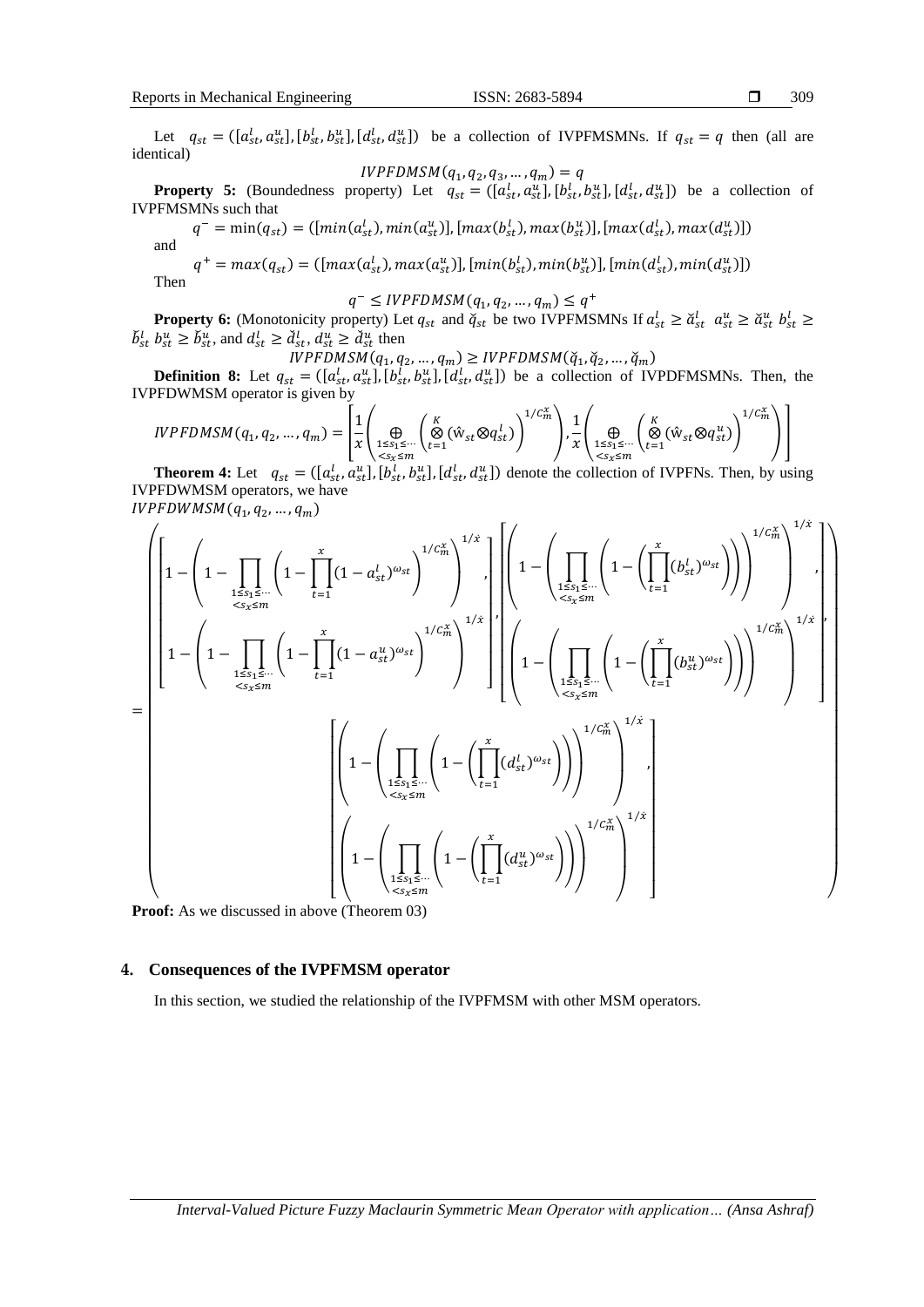$$
IVPHMSM(q_{1},q_{2},\ldots,q_{m})
$$
\n
$$
\left\{\left|\left(1-\left(\prod_{\substack{1\leq k_{1}\leq \cdots k_{r}\leq m \\ < s_{2},s,m}}\left(1-\left(\prod_{\substack{t=1}^{x}\alpha_{st}^{t}\right)\right)\right)^{1/\tilde{C}_{m}^{k}}\right)^{1/k}\right|, \left|\left(1-\left(\prod_{\substack{1\leq k_{1}\leq \cdots \leq k_{r}\leq m \\ < s_{2},s,m}}\left(1-\left(\prod_{\substack{t=1}^{x}\alpha_{st}^{t}\right)\right)\right)^{1/\tilde{C}_{m}^{k}}\right)^{1/k}\right|\right|^{1/k}\right\}\right|^{1/k}
$$
\n
$$
\left|\left(1-\left(\prod_{\substack{1\leq k_{2}\leq \cdots \leq k_{r}\leq m \\ < s_{2},s,m}}\left(1-\left(\prod_{\substack{t=1}^{x}\alpha_{st}^{t}\right)\right)\right)^{1/\tilde{C}_{m}^{k}}\right)^{1/k}\right|^{1/k}\right|^{1/k}
$$
\n
$$
\left|\left(1-\left(1-\left(\prod_{\substack{1\leq k_{2}\leq \cdots \leq k_{r}\leq m \\ < s_{2},s,m}}\left(1-\left(\prod_{\substack{t=1\\ \cdots s_{2},s,m}}\left(1-\left(\prod_{\substack{t=1\\ \cdots s_{2},s,m}}\left(1-\left(\prod_{\substack{t=1\\ \cdots s_{2},s,m}}\left(1-\left(\prod_{\substack{t=1\\ \cdots s_{2},s,m}}\left(1-\left(\prod_{\substack{t=1\\ \cdots s_{2},s,m}}\left(1-\left(\prod_{\substack{t=1\\ \cdots s_{2},s,m}}\left(1-\left(\prod_{\substack{t=1\\ \cdots s_{2},s,m}}\left(1-\left(\prod_{\substack{t=1\\ \cdots s_{2},s,m}}\left(1-\left(\prod_{\substack{t=1\\ \cdots s_{2},s,m}}\left(1-\left(\prod_{\substack{t=1\\ \cdots s_{2},s,m}}\left(1-\left(\prod_{\substack{t=1\\ \cdots s_{2},s,m}}\left(1-\left(\prod_{\substack{t=1\\ \cdots s_{2},s,m}}\left(1-\left(\prod
$$

For  $b_{st} = 0$  the IVPFMSM and IVPFDMSM reduced into the MSM operators of IVIFSs, given as follows: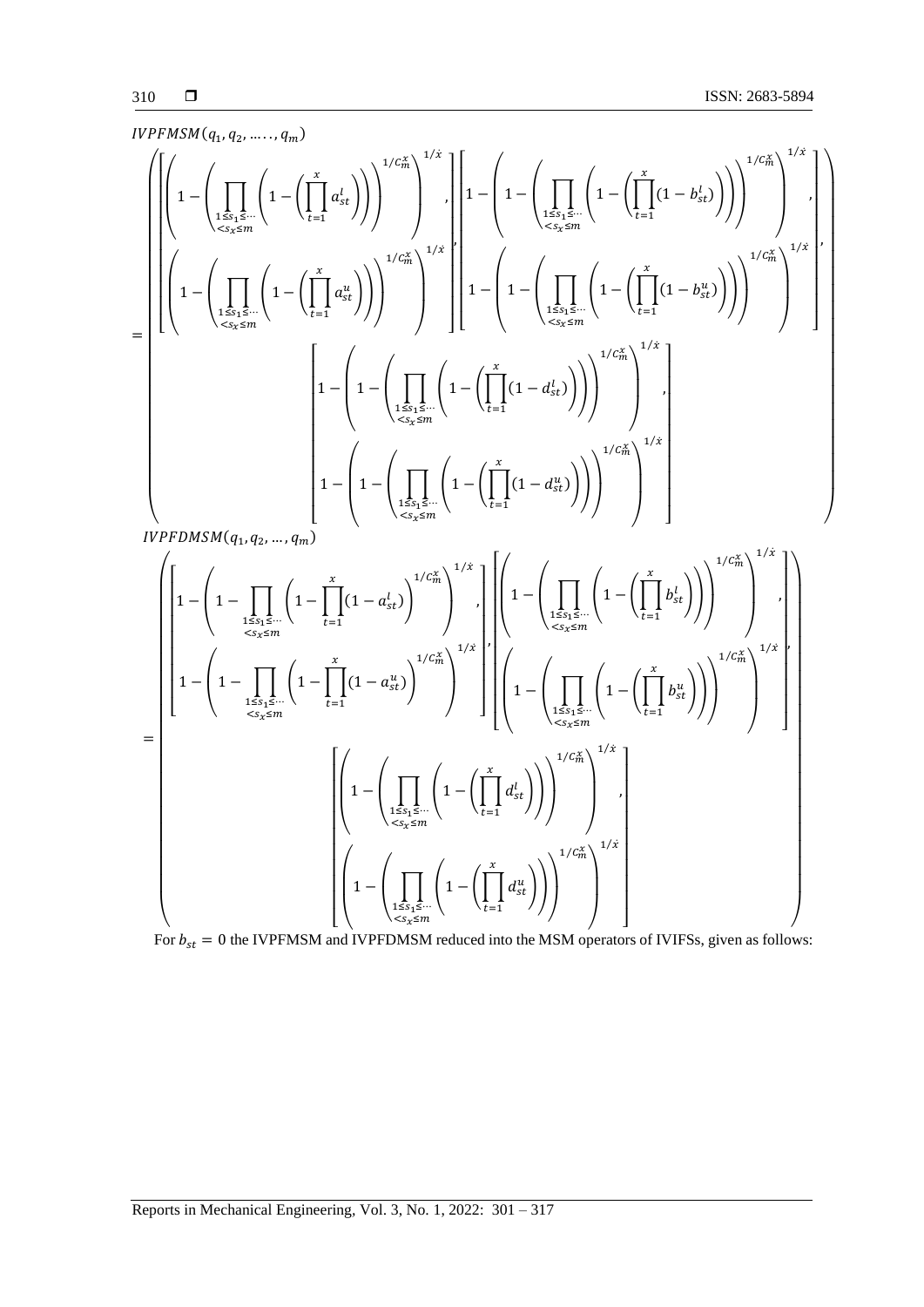$$
IVIFMSM(q_{1}, q_{2}, \ldots, q_{m}) = \left[\left(1 - \left(\prod_{\substack{1 \leq s_{1} \leq \cdots \leq r_{1} \\ < s_{2} \leq m}} \left(1 - \left(\prod_{\substack{t=1 \\ t \leq s_{1} \leq \cdots \leq r_{1} \\ < s_{2} \leq m}} \left(1 - \left(\prod_{\substack{t=1 \\ t \leq t_{1} \leq \cdots \leq r_{1} \\ < s_{2} \leq m}} \left(1 - \left(\prod_{\substack{t=1 \\ t \leq t_{1} \leq \cdots \leq r_{1} \\ < s_{2} \leq m}} \left(1 - \left(\prod_{\substack{t=1 \\ t \leq t_{1} \leq \cdots \leq r_{1} \\ < s_{2} \leq m}} \left(1 - \left(\prod_{\substack{t=1 \\ t \leq t_{1} \leq \cdots \leq r_{1} \\ < s_{2} \leq m}} \left(1 - \left(\prod_{\substack{t=1 \\ t \leq t_{1} \leq \cdots \leq r_{1} \\ < s_{2} \leq m}} \left(1 - \left(\prod_{\substack{t=1 \\ t \leq t_{1} \leq \cdots \leq r_{1} \\ < s_{1} \leq \cdots \leq r_{1} \leq \cdots \leq r_{1} \leq \cdots \leq r_{1} \\ < s_{2} \leq m_{1} \right(1 \right) \right)\right)^{1/C_{m}^{X}}\right)^{1/\hat{\epsilon}}\right)\right]^{1/\hat{\epsilon}}_{n}
$$
\n
$$
IVIFDMSM(q_{1}, q_{2}, \ldots, q_{m}) = \left[\left(1 - \left(1 - \prod_{\substack{t \leq s_{1} \leq \cdots \leq r_{1} \\ < s_{2} \leq \cdots \leq r_{1} \\ < s_{2} \leq \cdots \leq r_{1} \leq \cdots \leq r_{1} \leq \cdots \right(1 - \left(\prod_{\substack{t=1 \\ t \leq t_{1} \leq \cdots \leq r_{1} \right)}} \left(1 - \left(\prod_{\substack{t=1 \\ t \leq \cdots \leq \cdots \leq r_{1} \\ < s_{2} \leq \cdots \leq r_{1} \leq \cdots \leq r_{1} \leq \cdots \le
$$

#### **5. An approach to IVPFMSM in MADM process**

As we know, multi attribute decision making process (MADM) is a best way to select a better option in daily life problems. In this part of paper, we studied MADM process using IVPFMSM and IVPFDMSM operators to aggregate the results. We also find the aggregated results of IVPFWMSM and IVPFDWMSM operators to choose best one. As we know that MADM process consist on a set of attributes and set of alternatives. Let a set of attributes  $V = \{V_1, V_2, ..., V_m\}$  under observation and let  $Z = \{Z_1, Z_2, ..., Z_m\}$  be a set of alternatives. The undetermined data is based on IVPFNs where the four side of specialist options are considered to analyze the alternatives using IVPFNs. First, we aggregate the results of IVPFMSM and IVPFDMSM operators for the chosen of best option. The algorithm includes the following steps.

Step 1. The specialist using IVPFNs in the form of MD, NMD, AD and RD under restrains of IVPFNs. The performance of alternatives  $V_s \in V$  with respect to attributes  $Z_t \in Z$  is expressed by an IVPFN  $q_{st} =$  $([a_{st}^l, a_{st}^u], [b_{st}^l, b_{st}^u], [d_{st}^l, d_{st}^u])$  such that  $0 \leq ([a_{st}^u + b_{st}^u + d_{st}^u]) \leq 1$ .

Step 2. Generally, attributes are divided into two types, first is benefit attribute and second is cost attributes. To deal with cost factor, we used procedure of normalization in which every cost attribute is change into benefit attribute.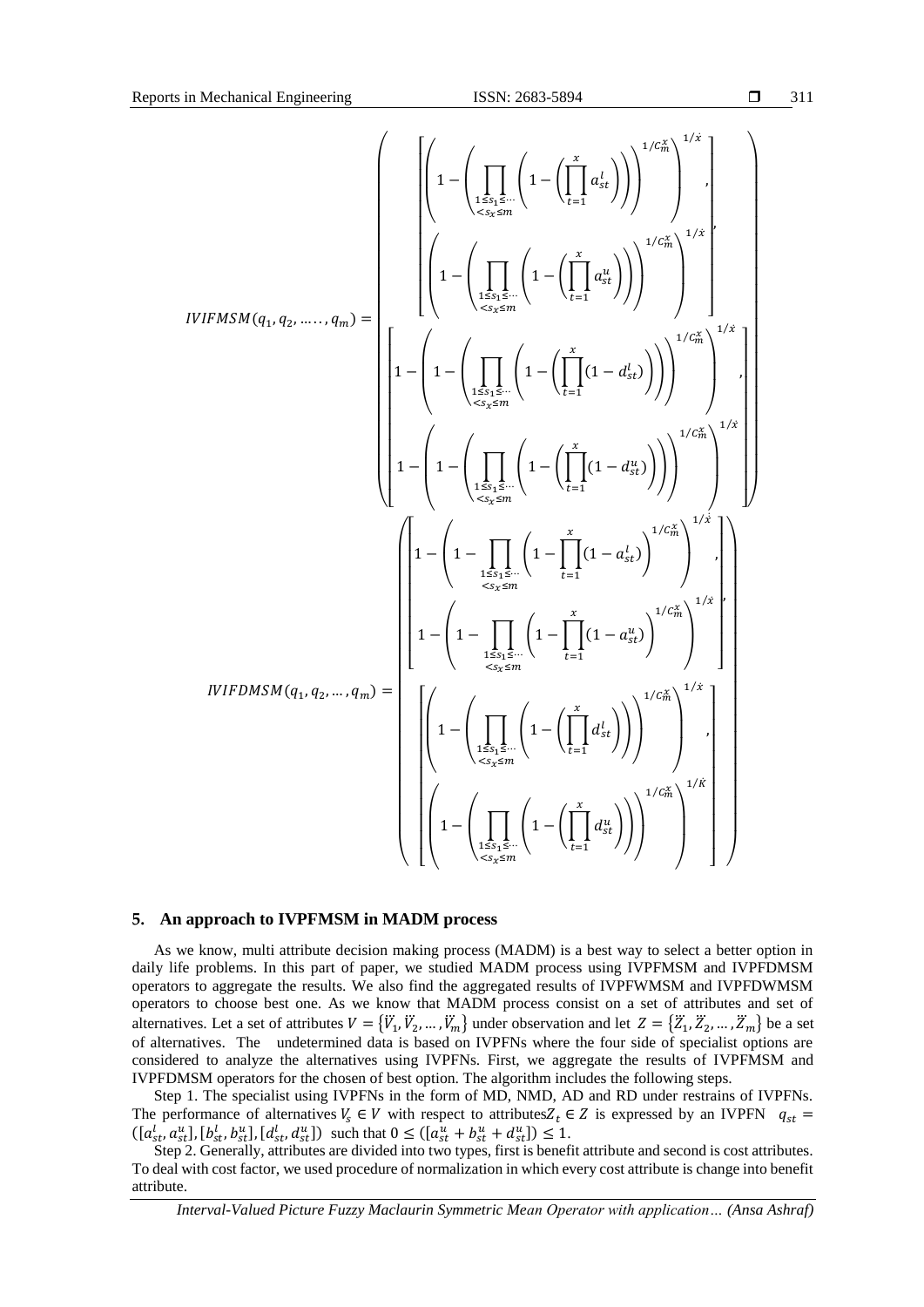$q_{st} = ([a_{st}^l, a_{st}^u], [b_{st}^l, b_{st}^u], [d_{st}^l, d_{st}^u]) =$ 

 $([a_{st}^l, a_{st}^u], [b_{st}^l, b_{st}^u], [d_{st}^l, d_{st}^u]),$  benefit type of attribute

 $\{([d_{st}^l, d_{st}^u], [b_{st}^l, b_{st}^u], [a_{st}^l, a_{st}^u]), \text{ cost type of attribute}\}\$ 

Step 3. After applying normalization process, we utilize two aggregation operators IVPFMSM and IVPFDMSM.

Step 4. After aggregate the values of IVPFNs data, we use score function to arrange the obtained information.

Step 5. Finally, we obtained ranking of score function (previous step).

Information science is a demanding task that has been talk over widely by different authors. In this research, we suppose the Company Benefit Plan (CBP) problem in which specialist chose a best option for the benefit of a company. Now an elucidative example for MADM is provided as an application based on the proposed IVPFMSM, IVWPFMSM, IVPFDMSM and IVPFWMSM operators.

*Example 1*

Consider a set of alternatives in CBP schemes  $\{\ddot{Z}_1, \ddot{Z}_2, \ddot{Z}_3, \ddot{Z}_4\}$  that need to be estimation by specialists. The CBP scheme has a set of finite attributes are denoted  $\{\ddot{V}_1, \ddot{V}_2, \ddot{V}_3, \ddot{V}_4\}$ . The aim is to select the best option CBP schemes for company. In which  $Z_1$  represents stock purchases;  $Z_2$  represents stock awards;  $Z_3$  represents change of control, and  $Z_4$  represents bonus of the company. Each attribute is associated by a weight given the weight vector  $w_{st} = (0.30, 0.30, 0.20, 0.20)^T$ . The procedure of the CBP scheme is elaborated as follows.

**Table 1.** Evaluation remarks about CBP schemes based on IVPFNs.

|               | V1  |     |                |     |     |     |     |     | $\bf V2$ |     |     |     |
|---------------|-----|-----|----------------|-----|-----|-----|-----|-----|----------|-----|-----|-----|
|               | al  | Au  | B <sub>1</sub> | Bu  | dl  | du  | Al  | au  | bl       | Bu  | dl  | du  |
| $Z_1$         | 0.2 | 0.5 | 0.1            | 0.3 | 0.1 | 0.2 | 0.1 | 0.4 | 0.1      | 0.2 | 0.1 | 0.2 |
| $\dddot{Z}_2$ | 0.1 | 0.3 | 0.1            | 0.2 | 0.1 | 0.3 | 0.2 | 0.3 | 0.1      | 0.4 | 0.2 | 0.3 |
| $\ddot{Z}_3$  | 0.2 | 0.4 | 0.2            | 0.4 | 0.2 | 0.3 | 0.1 | 0.2 | 0.3      | 0.4 | 0.1 | 0.2 |
| $\dddot{Z}_4$ | 0.1 | 0.2 | 0.1            | 0.3 | 0.1 | 0.2 | 0.1 | 0.3 | 0.2      | 0.3 | 0.3 | 0.4 |
|               |     |     |                | V3  |     |     | V4  |     |          |     |     |     |
|               | Al  | Au  | B <sub>1</sub> | Bu  | dl  | du  | Al  | au  | B1       | Bu  | Dl  | du  |
| $\ddot{Z}_1$  | 0.2 | 0.3 | 0.1            | 0.2 | 0.2 | 0.3 | 0.1 | 0.2 | 0.1      | 0.3 | 0.1 | 0.2 |
| $\ddot{Z}_2$  | 0.1 | 0.2 | 0.2            | 0.3 | 0.1 | 0.2 | 0.2 | 0.3 | 0.2      | 0.4 | 0.2 | 0.3 |
| $\dddot{Z}_3$ | 0.2 | 0.4 | 0.3            | 0.4 | 0.2 | 0.3 | 0.3 | 0.4 | 0.2      | 0.3 | 0.3 | 0.4 |
| $\ddot{Z}_4$  | 0.1 | 0.3 | 0.1            | 0.3 | 0.1 | 0.3 | 0.1 | 0.3 | 0.1      | 0.2 | 0.1 | 0.4 |

| V1            |      |      |                |      |      | V <sub>2</sub> |      |      |      |      |              |      |
|---------------|------|------|----------------|------|------|----------------|------|------|------|------|--------------|------|
|               | Al   | Au   | B1             | Bu   | DI   | du             | Al   | Au   | bl   | Bu   | <sub>d</sub> | Du   |
| $\ddot{Z}_1$  | 0.14 | 0.33 | 0.12           | 0.30 | 0.12 | 0.25           | 0.12 | 0.29 | 0.17 | 0.32 | 0.17         | 0.27 |
| $\ddot{Z}_2$  | 0.91 | 0.91 | 0.02           | 0.05 | 0.09 | 0.04           | 0.91 | 0.91 | 0.03 | 0.06 | 0.03         | 0.05 |
| $\ddot{Z}_3$  | 0.15 | 0.35 | 0.12           | 0.29 | 0.12 | 0.24           | 0.12 | 0.30 | 0.16 | 0.31 | 0.16         | 0.26 |
| $\ddot{Z}_4$  | 0.03 | 0.06 | 0.91           | 0.91 | 0.91 | 0.91           | 0.02 | 0.05 | 0.91 | 0.91 | 0.91         | 0.91 |
|               |      |      |                | V3   |      |                | V4   |      |      |      |              |      |
|               | Al   | Au   | B <sub>1</sub> | Bu   | Dl   | du             | al   | Au   | bl   | Bu   | Dl           | Du   |
| $\ddot{Z}_1$  | 0.14 | 0.29 | 0.17           | 0.30 | 0.15 | 0.27           | 0.16 | 0.29 | 0.15 | 0.30 | 0.17         | 0.32 |
| $\dddot{Z}_2$ | 0.91 | 0.91 | 0.03           | 0.05 | 0.03 | 0.05           | 0.91 | 0.91 | 0.03 | 0.05 | 0.03         | 0.06 |
| $\ddot{Z}_3$  | 0.15 | 0.30 | 0.16           | 0.29 | 0.14 | 0.27           | 0.17 | 0.30 | 0.14 | 0.29 | 0.16         | 0.31 |
| $\ddot{Z}_4$  | 0.03 | 0.05 | 0.91           | 0.91 | 0.91 | 0.91           | 0.03 | 0.05 | 0.91 | 0.91 | 0.91         | 0.91 |

**Table 2.** Aggregated results using IVPFMSM operators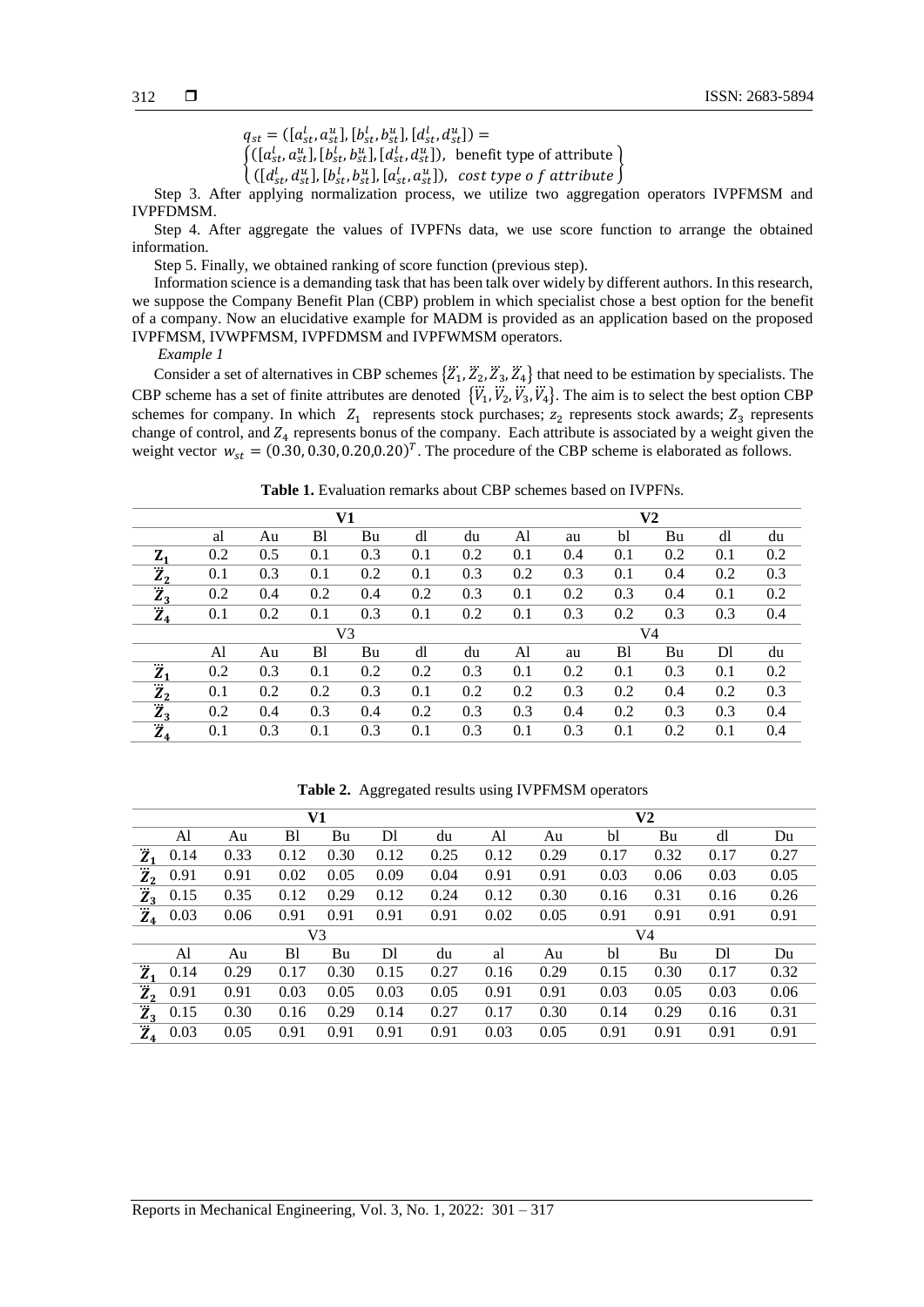| Score            | Z1        | 72      | 73      | 74        |
|------------------|-----------|---------|---------|-----------|
| <b>IVPFMSM</b>   | 0.0865    | 0.0648  | 0.0739  | 0.0728    |
| <b>IVPFWMSM</b>  | 0.5373    | 0.5506  | 0.5532  | 0.5511    |
| <b>IVPFDMSM</b>  | 0.0923    | 0.0699  | 0.0783  | 0.0797    |
| <b>IVPFDWMSM</b> | $-0.0265$ | -0.0233 | -0.0246 | $-0.0259$ |

**Table 3.** The score values of IVPFNs, obtained in Table 2.

Step 1. The managements of the company examine the initially values of CBP and gives their opinions using IVPFNs.

Step 2. Normalization process is not required because all attributes are benefit type.

Step 3. In this step, we get aggregation results based on IVPNs using IVPFMSM, IVPFWMSM, IVPFDMSM and IVPFDMSM operators in table 2.

Step 4. we Apply definition of score function on the aggregated values and make ranking of the results obtained in table 3. We can see the ranking in table 4 and in Figure 1.

Step 5. The end

|  | <b>Table 4.</b> Ranking of CBP schemes |  |  |
|--|----------------------------------------|--|--|
|--|----------------------------------------|--|--|

| <b>Method</b>    | <b>Ranking values</b>                               |
|------------------|-----------------------------------------------------|
| <b>IVPFMSM</b>   | $\ddot{Z}_1 > \ddot{Z}_3 > \ddot{Z}_4 > \ddot{Z}_2$ |
| <b>IVPFWMSM</b>  | $\ddot{Z}_1 > \ddot{Z}_3 > \ddot{Z}_4 > \ddot{Z}_2$ |
| <b>IVPFDMSM</b>  | $\ddot{Z}_1 > \ddot{Z}_4 > \ddot{Z}_3 > \ddot{Z}_2$ |
| <b>IVPFDWMSM</b> | $\ddot{r}$<br>$>\ddot{Z}_4$ .                       |

From table 4, it is clear that IVPFMSM, IVPFWMSM, IVPFDMSM give us  $\mathbb{Z}_1$  As most effective one in CBP scheme while the IVPFDWMSM give us  $\ddot{Z}_2$  As best one. We get different results using any MSM operators that consisted on the desire of experts. We can see the ranking results in Figure 1.



### **Figure 1.** Ranking results

From Figure 1. It is clear that IVPFMSM operator is best one. In CBP scheme, stock purchasing is considered best option for the benefit of company under MADM process.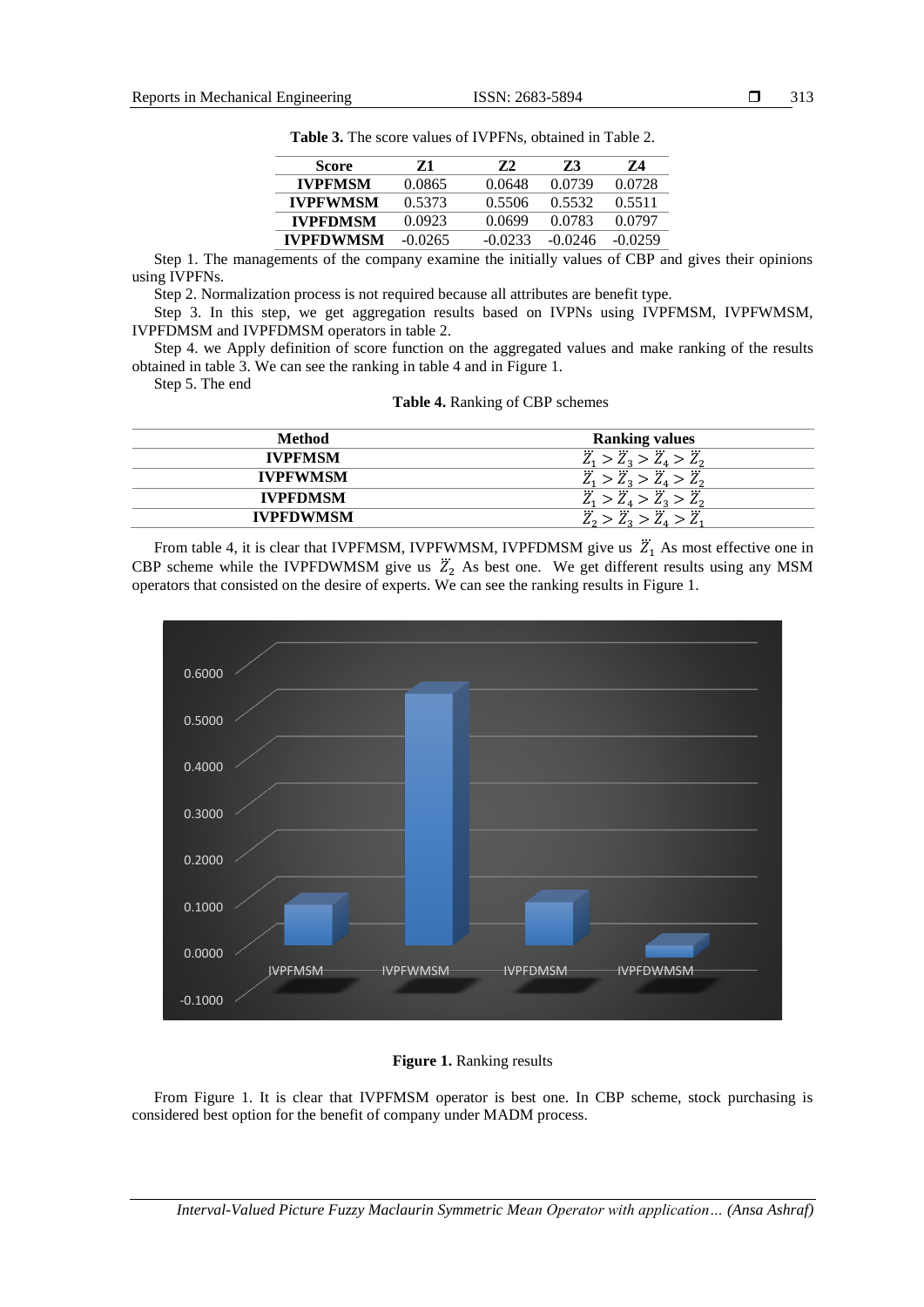#### **6. Comparative study**

In this section, we will compare MSM operators with other developed AOs of PFNs such as IVPFHWA operators, IVPFHWG operators, IVPFWA operators, IVPFWG operators, IVPFDWA operators and IVPFDWG operators.

A PFS is a structure where we can minimize the loss of uncertain information. In the few years, an exalted number of AOs have been developed. Here, we can see a comparative analysis of proposed operator with other developed AOs.

| <b>Operators</b> | $\ddot{A}$ | <br>A,    | $\ddot{A}_3$ | <br>$A_4$ |
|------------------|------------|-----------|--------------|-----------|
| <b>IVPFHWA</b>   | 0.0837     | 0.0696    | 0.0679       | 0.0664    |
| <b>IVPFHWG</b>   | 0.0978     | 0.0749    | 0.0802       | 0.0769    |
| <b>IVPFWA</b>    | 0.0943     | 0.0708    | 0.0766       | 0.0754    |
| <b>IVPFWG</b>    | 0.1013     | 0.0806    | 0.0833       | 0.0848    |
| <b>IVPFDWA</b>   | 0.0819     | 0.0637    | 0.0689       | 0.0574    |
| <b>IVPFMSM</b>   | 0.0865     | 0.0648    | 0.0739       | 0.0728    |
| <b>IVPFWMSM</b>  | 0.5373     | 0.5506    | 0.5532       | 0.5511    |
| <b>IVPFDMSM</b>  | 0.0923     | 0.0699    | 0.0783       | 0.0797    |
| <b>IVPFWMSM</b>  | $-0.0265$  | $-0.0233$ | $-0.0246$    | $-0.0259$ |

**Table 5.** Comparison with existing operators



**Figure 2.** Comparisons results

From Figure 2. we can see that in IVPFMSM operator  $A_2$  is most effective than other, in IVPFWMSM operator  $A_1$  is most effective tools, in IVPFDMSM operator  $A_2$  is best, in IVPFDWMSM operator  $A_3$  is best tool. Similarly, in other operators we can see  $A_2$  is most effective than others.

In comparative analysis we can see the results of IVHAO, IVDAO, IVArAO and IVGAO obtained by MSM operator. All others AOs do not describe the relationship between input Arguments. But newly developed MSM operators describes it. No one else operators such As IFSs (Liu et al., 2020), PyFSs, And qROFSs show such accurate data. This is because it often does not have AD and RD which damages information. For good understanding, we summarized the results in Figure 2.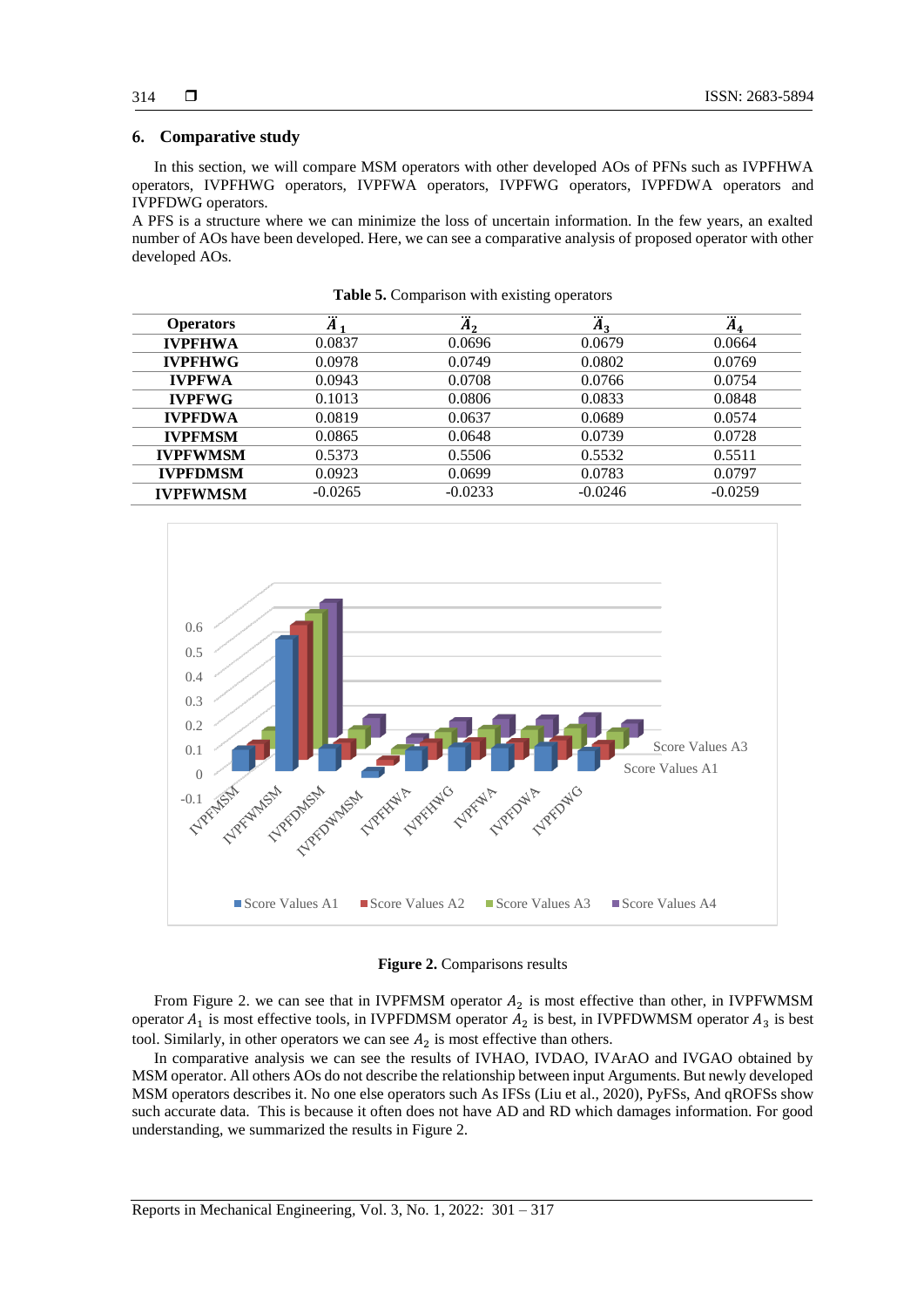#### **7. Conclusion**

In this article, we developed MSM operators using IVPF data. We get two basic benefits by using IVPFMSM operator. It uses four kinds of degrees, i.e., MD, NMD, AD, and RD to show the undefined data as a specialist opinion for solving MADM problem. The more Advantage of MSM operators is to correlate the input arguments in aggregation process under uncertain condition. So, MSM operators is more important and elastic than traditionally operators such as Arithmetic mean operators, geometric mean operators, Dombi tnorm and t-conorm operators, Hamacher t-norm and t-conorm operators etc. These operators point to likewise two input values, contrasted other traditional aggregation operators. That's why MSM operators are more valid rather than other developed operators. First, we proposed a notion of MSM in the form of IVPFMSM operators on IVPFS and explains three properties of aggregation process (Idempotency, Boundedness, monotonicity). After that we explains the uniqueness of proposed operator (IVPFMSM) and took a comparative analysis of it with other developed operators. We show that IVPFMSM operator is more effective than others operators. At the end, we use process of multi-Attributes decision making (MADM) to show the importance of IVPFMSM operator. We also discuss an example (Company Benefit Plan) mathematically using MADM process. We will be getting this kind of work in future in the shape of IVSFSs, IVTSFSs and IVCTSFs.

#### **References**

Adlassnig, K.-P. (1986). Fuzzy Set Theory in Medical Diagnosis. IEEE Transactions on Systems, Man, and Cybernetics, 16, 260–265.

Ali, Z. & Mahmood, T. (2020). Maclaurin Symmetric Mean Operators and Their Applications in the Environment of Complex Q-Rung Orthopair Fuzzy Sets. Computational & Applied Mathematics, 39, 161.

Ali, Z., Mahmood, T., Ullah, K., & Khan, Q. (2021). Einstein Geometric Aggregation Operators Using a Novel Complex Interval-Valued Pythagorean Fuzzy Setting with Application in Green Supplier Chain Management. Reports in Mechanical Engineering, 2, 105–134.

Atanassov, K. (1986). Intuitionistic Fuzzy Sets. Fuzzy Sets and Systems, 20, 87–96.

Atanassov, K., & Gargov, G. (1989). Interval Valued Intuitionistic Fuzzy Sets. Fuzzy Sets and Systems, 31, 343–349.

Biswas, A., & Deb, N. (2021). Pythagorean Fuzzy Schweizer and Sklar Power Aggregation Operators for Solving Multi-Attribute Decision-Making Problems. Granular Computitng, 6 991–1007.

Cuong, B. (2013). Picture Fuzzy Sets-First Results. Part 1, in: Seminar. Neuro-Fuzzy Systems with Applications, 125-132.

Dombi, J. (1982). A General Class of Fuzzy Operators, the DeMorgan Class of Fuzzy Operators and Fuzziness Measures Induced by Fuzzy Operators. Fuzzy sets and systems 8, 149–163.

Gan, X., Lv, R., Zhu, H., Ma, L.-P., Wang, X., Zhang, Z., Huang, Z.-H., Zhu, H., Ren, W., & Terrones, M. (2013). Polymer-Coated Graphene Films as Anti-Reflective Transparent Electrodes for Schottky Junction Solar Cells. Journal of Materials Chemistry A, 4, 13795–13802.

Garg, H. (2017). Some Picture Fuzzy Aggregation Operators and Their Applications to Multicriteria Decision-Making. Arabian Journal for Science and Engineering, 42, 5275–5290.

Garg, H., Sirbiladze, G., Ali, Z., & Mahmood, T. (2021). Hamy Mean Operators Based on Complex Q-Rung Orthopair Fuzzy Setting and Their Application in Multi-Attribute Decision Making. Mathematics, 9, 2312.

Ghaznavi, M., Soleimani, F., & Hoseinpoor, N. (2016) Parametric Analysis in Fuzzy Number Linear Programming Problems. International journal of fuzzy systems 18, 463–477.

Hussain, A., Ullah, K., Yang, M.-S., & Pamucar, D. (2022). Aczel-Alsina Aggregation Operators on T-Spherical Fuzzy (TSF) Information with Application to TSF Multi-Attribute Decision Making. IEEE Access, 10, 26011-26023.

Jafari, H., Malinowski, M.T., & Ebadi, M.J. (2021). Fuzzy Stochastic Differential Equations Driven by Fractional Brownian Motion. Advances in Difference Equations, 1–17.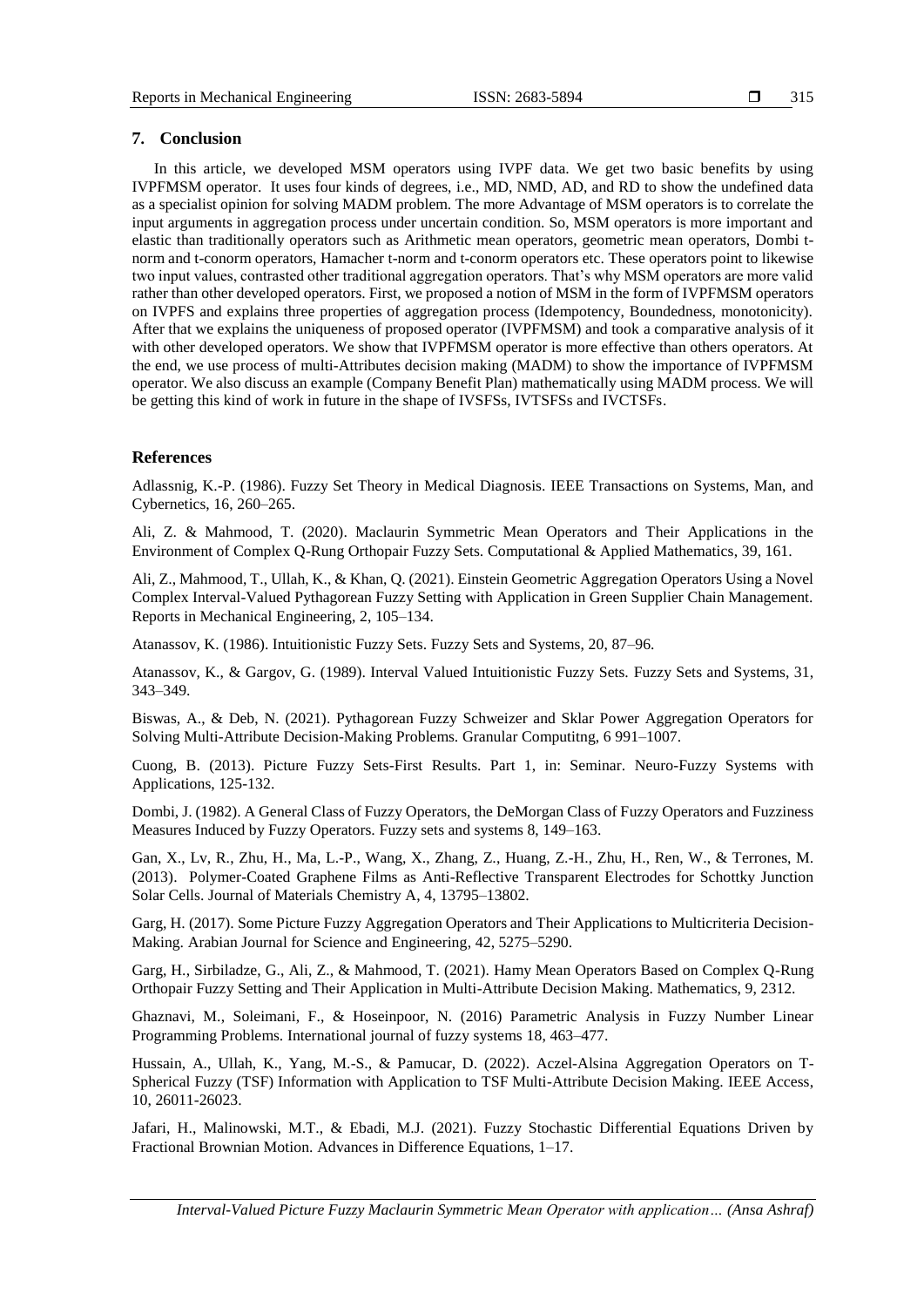Kouloumpis, V.D., Kouikoglou, V.S., & Phillis, Y.A. (2008). Sustainability Assessment of Nations and Related Decision Making Using Fuzzy Logic. IEEE Systems Journal, 2, 224–236.

Lin, M., Li, X., Chen, R., Fujita, H., & Lin, J. (2022). Picture Fuzzy Interactional Partitioned Heronian Mean Aggregation Operators: An Application to MADM Process. Artificial Intelligence Review, 55, 1171–1208,

Liu, P., Chen, S.-M., & Wang, P. (2018). Multiple-Attribute Group Decision-Making Based on q-Rung Orthopair Fuzzy Power Maclaurin Symmetric Mean Operators. IEEE Transactions on Systems, Man, and Cybernetics: Systems, 50, 3741–3756.

Liu, P., Chen, S.-M., & Wang, P. (2020). Multiple-Attribute Group Decision-Making Based on q-Rung Orthopair Fuzzy Power Maclaurin Symmetric Mean Operators. IEEE Transactions on Systems, Man, and Cybernetics: Systems, 50, 3741–3756.

Liu, P., Chen, S.-M., & Wang, Y. (2020). Multiattribute Group Decision Making Based on Intuitionistic Fuzzy Partitioned Maclaurin Symmetric Mean Operators. Information Sciences, 512, 830–854.

Mahmood, T., Ur Rehman, U., Ali, Z., & Mahmood, T. (2021). Hybrid Vector Similarity Measures Based on Complex Hesitant Fuzzy Sets and Their Applications to Pattern Recognition and Medical Diagnosis. Journal of Intelligent & Fuzzy Systems, 40, 625–646.

Mahmood, T., Warraich, M.S., Ali, Z., & Pamucar, D. (2021). Generalized MULTIMOORA Method and Dombi Prioritized Weighted Aggregation Operators Based on T-Spherical Fuzzy Sets and Their Applications. International Journal of Intelligent Systems, 36, 4659–4692.

Milosevic, T., Pamucar, D., Chatterjee, P. (2021). Model for selecting a route for the transport of hazardous materials using a fuzzy logic system. Military Technical Courier, 69(2), 355-390.

Palma, J., Juarez, J.M., Campos, M., & Marin, R. (2006). Fuzzy Theory Approach for Temporal Model-Based Diagnosis: An Application to Medical Domains. Artificial Intelligence in Medicine, 38, 197–218.

Pamucar, D.S., & Dimitrijevic, S.R. (2021). Multiple-criteria model for optimal anti-tank ground missile weapon system procurement. Military Technical Courier, 69(4), 792-827.

Pamucar, D.S., & Savin, L.M. (2020). Multiple-criteria model for optimal off-road vehicle selection for passenger transportation: BWM-COPRAS model. Military Technical Courier, 68(1), 28-64.

Peng, X., & Yang, Y. (2015). Some Results for Pythagorean Fuzzy Sets. International Journal of Intelligent Systems, 30, 1133–1160.

Qin, J., Liu, X., & Pedrycz, W. (2015). Hesitant Fuzzy Maclaurin Symmetric Mean Operators and Its Application to Multiple-Attribute Decision Making. International Journal of Fuzzy Systems, 17, 509–520.

Qin, J., Liu, X., & Pedrycz, W. (2015). Hesitant Fuzzy Maclaurin Symmetric Mean Operators and Its Application to Multiple-Attribute Decision Making. International Journal of Fuzzy Systems, 17, 509–520.

Singhala, P., Shah, D., & Patel, B. (2014). Temperature Control Using Fuzzy Logic. arXiv preprint arXiv:1402.3654.

Ullah, K. (2021). Picture Fuzzy Maclaurin Symmetric Mean Operators and Their Applications in Solving Multiattribute Decision-Making Problems. Mathematical Problems in Engineering, Article ID 1098631.

Wang, J., Yang, Y., & Li, L. (2018). Multi-Criteria Decision-Making Method Based on Single-Valued Neutrosophic Linguistic Maclaurin Symmetric Mean Operators. Neural Computing and Applications, 30, 1529–1547.

Wang, W., & Liu, X. (2011). Intuitionistic Fuzzy Geometric Aggregation Operators Based on Einstein Operations. International Journal of Intelligent Systems 26, 1049–1075.

Wei, G. (2010). Some Arithmetic Aggregation Operators with Intuitionistic Trapezoidal Fuzzy Numbers and Their Application to Group Decision Making. Journal of Computing, 5, 345–351.

Wei, G., & Lu, M. (2018). Pythagorean Fuzzy Maclaurin Symmetric Mean Operators in Multiple Attribute Decision Making. International Journal of Intelligent Systems 33, 1043–1070.